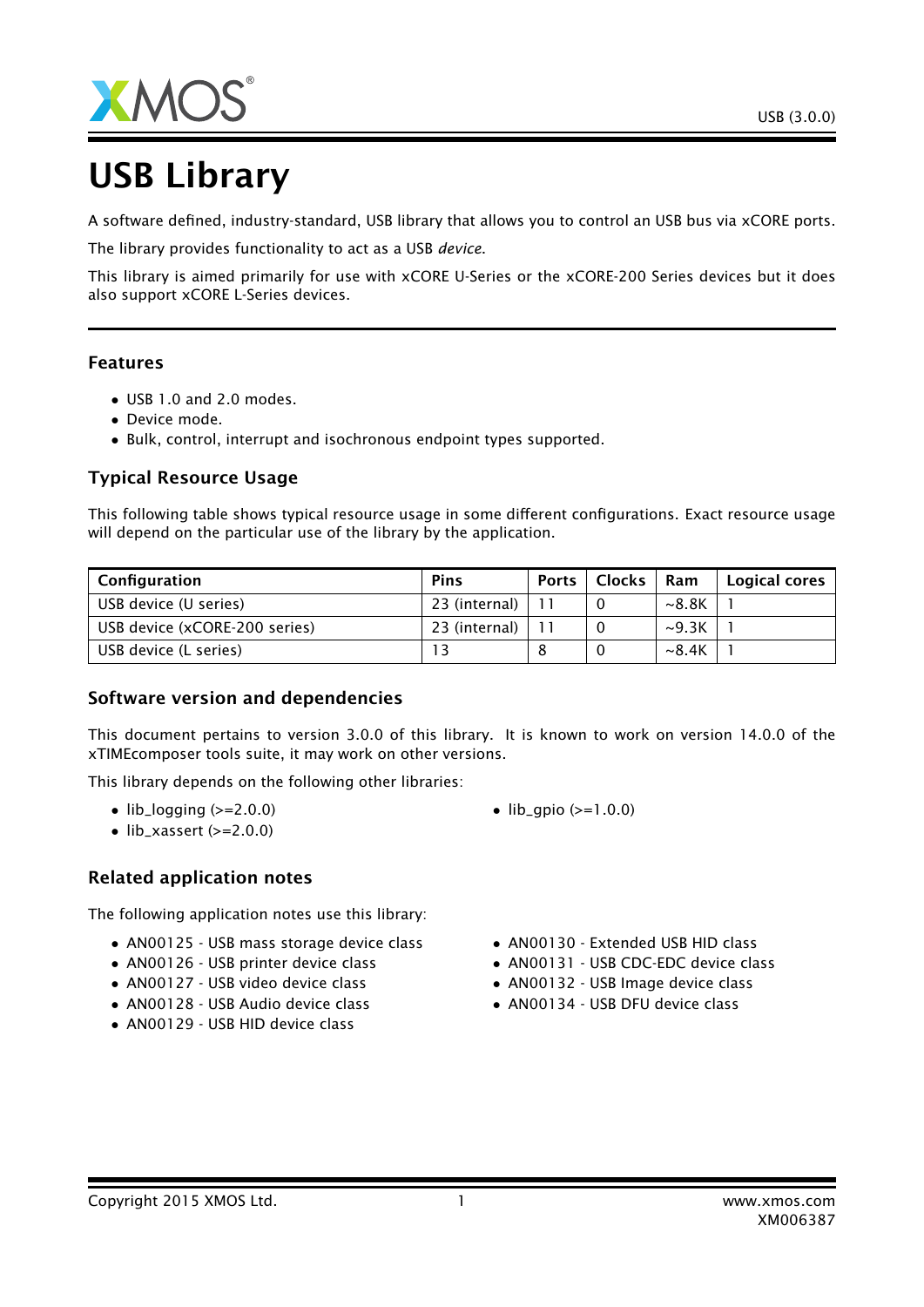

## 1 Hardware setup

#### 1.1 Physical characteristics and setup

Details on the physical characteristics and how to integrate the USB connection to the xCORE device into your system are all contain in the devices datasheet. *Please refer to the device datasheet for this information*.

#### 1.2 Ports/Pins

#### 1.2.1 U-Series

The U-Series of devices have an integrated USB transceiver. Some ports are used to communicate with the USB transceiver inside the U-Series packages. These ports/pins should not be used when USB functionality is enabled. The ports/pins are shown in Table [1.](#page-1-0)

| Pin   | Port             |                  |                  |                 |        |
|-------|------------------|------------------|------------------|-----------------|--------|
|       | 1b               | 4b               | 8b               | 16 <sub>b</sub> | 32b    |
| X0D02 |                  | <b>P4A0</b>      | <b>P8A0</b>      | P16A0           | P32A20 |
| X0D03 |                  | <b>P4A1</b>      | <b>P8A1</b>      | P16A1           | P32A21 |
| X0D04 |                  | <b>P4B0</b>      | <b>P8A2</b>      | P16A2           | P32A22 |
| X0D05 |                  | <b>P4B1</b>      | <b>P8A3</b>      | P16A3           | P32A23 |
| X0D06 |                  | <b>P4B2</b>      | <b>P8A4</b>      | P16A4           | P32A24 |
| X0D07 |                  | P4B3             | <b>P8A5</b>      | P16A5           | P32A25 |
| X0D08 |                  | <b>P4A2</b>      | <b>P8A6</b>      | P16A6           | P32A26 |
| X0D09 |                  | P4A3             | <b>P8A7</b>      | P16A7           | P32A27 |
| X0D23 | P1H0             |                  |                  |                 |        |
| X0D25 | P <sub>1JO</sub> |                  |                  |                 |        |
| X0D26 |                  | P4E <sub>0</sub> | <b>P8C0</b>      | P16B0           | P32A28 |
| X0D27 |                  | <b>P4E1</b>      | <b>P8C1</b>      | P16B1           | P32A29 |
| X0D28 |                  | P4F <sub>0</sub> | <b>P8C2</b>      | P16B2           |        |
| X0D29 |                  | <b>P4F1</b>      | <b>P8C3</b>      | P16B3           |        |
| X0D30 |                  | P4F2             | <b>P8C4</b>      | P16B4           |        |
| X0D31 |                  | P4F3             | <b>P8C5</b>      | P16B5           |        |
| X0D32 |                  | <b>P4E2</b>      | <b>P8C6</b>      | P16B6           | P32A30 |
| X0D33 |                  | <b>P4E3</b>      | <b>P8C7</b>      | P16B7           | P32A31 |
| X0D34 | P1K0             |                  |                  |                 |        |
| X0D36 | <b>P1M0</b>      |                  | P8D <sub>0</sub> | P16B8           |        |
| X0D37 | <b>P1N0</b>      |                  | <b>P8C1</b>      | P16B1           |        |
| X0D38 | P1O0             |                  | <b>P8C2</b>      | P16B2           |        |
| X0D39 | <b>P1P0</b>      |                  | <b>P8C3</b>      | P16B3           |        |

<span id="page-1-0"></span>Table 1: U-Series required pin/port connections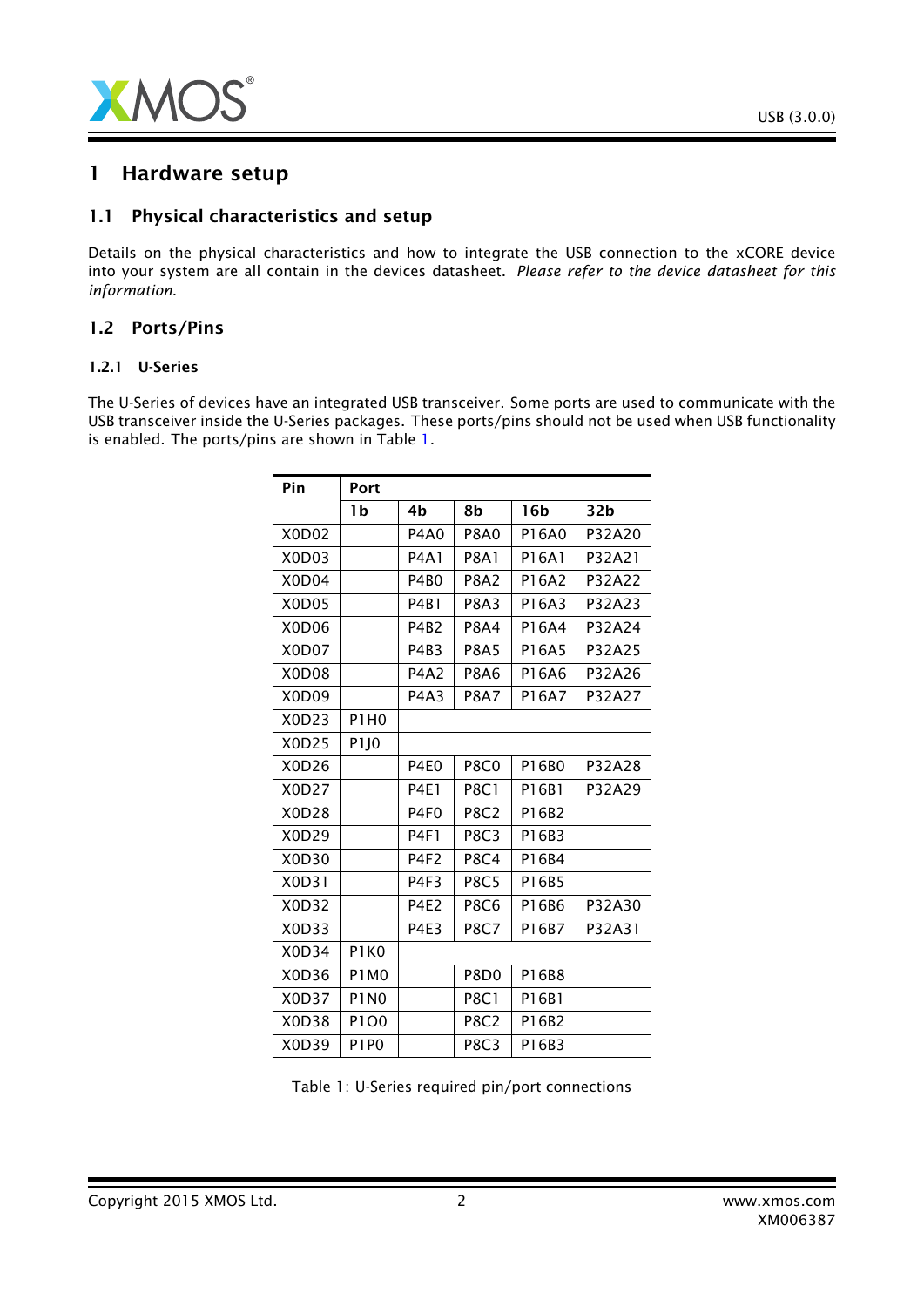

#### 1.2.2 xCORE-200 Series

The xCORE 200 series of devices have an integrated USB transceiver. Some ports are used to communicate with the USB transceiver inside the xCORE-200 series packages. These ports/pins should not be used when USB functionality is enabled. The ports/pins are shown in Table [2.](#page-2-0)

| Pin                            | Port        |                               |                  |                 |                 |
|--------------------------------|-------------|-------------------------------|------------------|-----------------|-----------------|
|                                | 1b          | 4b                            | 8b               | 16 <sub>b</sub> | 32 <sub>b</sub> |
| X0D00                          | <b>P1A0</b> |                               |                  |                 |                 |
| X0D02                          |             | <b>P4A0</b>                   | <b>P8A0</b>      | P16A0           | P32A20          |
| X <sub>0</sub> D <sub>03</sub> |             | <b>P4A1</b>                   | <b>P8A1</b>      | P16A1           | P32A21          |
| X <sub>0</sub> D <sub>04</sub> |             | P4B <sub>0</sub>              | <b>P8A2</b>      | P16A2           | P32A22          |
| X0D13                          |             | <b>P4B1</b>                   | <b>P8A3</b>      | P16A3           | P32A23          |
| X0D22                          |             | <b>P4B2</b>                   | <b>P8A4</b>      | P16A4           | P32A24          |
| X0D23                          |             | P4B3                          | <b>P8A5</b>      | P16A5           | P32A25          |
| X0D34                          |             | <b>P4A2</b>                   | <b>P8A6</b>      | P16A6           | P32A26          |
| X <sub>0</sub> D <sub>09</sub> |             | <b>P4A3</b>                   | <b>P8A7</b>      | P16A7           | P32A27          |
| X0D10                          | P1C0        |                               |                  |                 |                 |
| X0D12                          | <b>P1E0</b> |                               |                  |                 |                 |
| X0D13                          | <b>P1F0</b> |                               |                  |                 |                 |
| X0D14                          |             | P <sub>4</sub> C <sub>0</sub> | <b>P8B0</b>      | P16A8           |                 |
| X0D15                          |             | <b>P4C1</b>                   | <b>P8B1</b>      | P16A9           |                 |
| X0D16                          |             | P <sub>4</sub> D <sub>0</sub> | P8B <sub>2</sub> | P16A10          |                 |
| X0D17                          |             | P <sub>4</sub> D <sub>1</sub> | <b>P8B3</b>      | P16A11          |                 |
| X0D18                          |             | P <sub>4</sub> D <sub>2</sub> | <b>P8B4</b>      | P16A12          |                 |
| X0D19                          |             | P <sub>4</sub> D <sub>3</sub> | <b>P8B5</b>      | P16A13          |                 |
| X0D20                          |             | P <sub>4</sub> C <sub>2</sub> | <b>P8B6</b>      | P16A14          |                 |
| X0D21                          |             | P <sub>4</sub> C <sub>3</sub> | <b>P8B7</b>      | P16A15          |                 |
| X0D22                          | P1G0        |                               |                  |                 |                 |
| X0D23                          | P1H0        |                               |                  |                 |                 |
| X0D24                          | P110        |                               |                  |                 |                 |
| X0D34                          | P1K0        |                               |                  |                 |                 |

<span id="page-2-0"></span>Table 2: xCORE-200 series required pin/port connections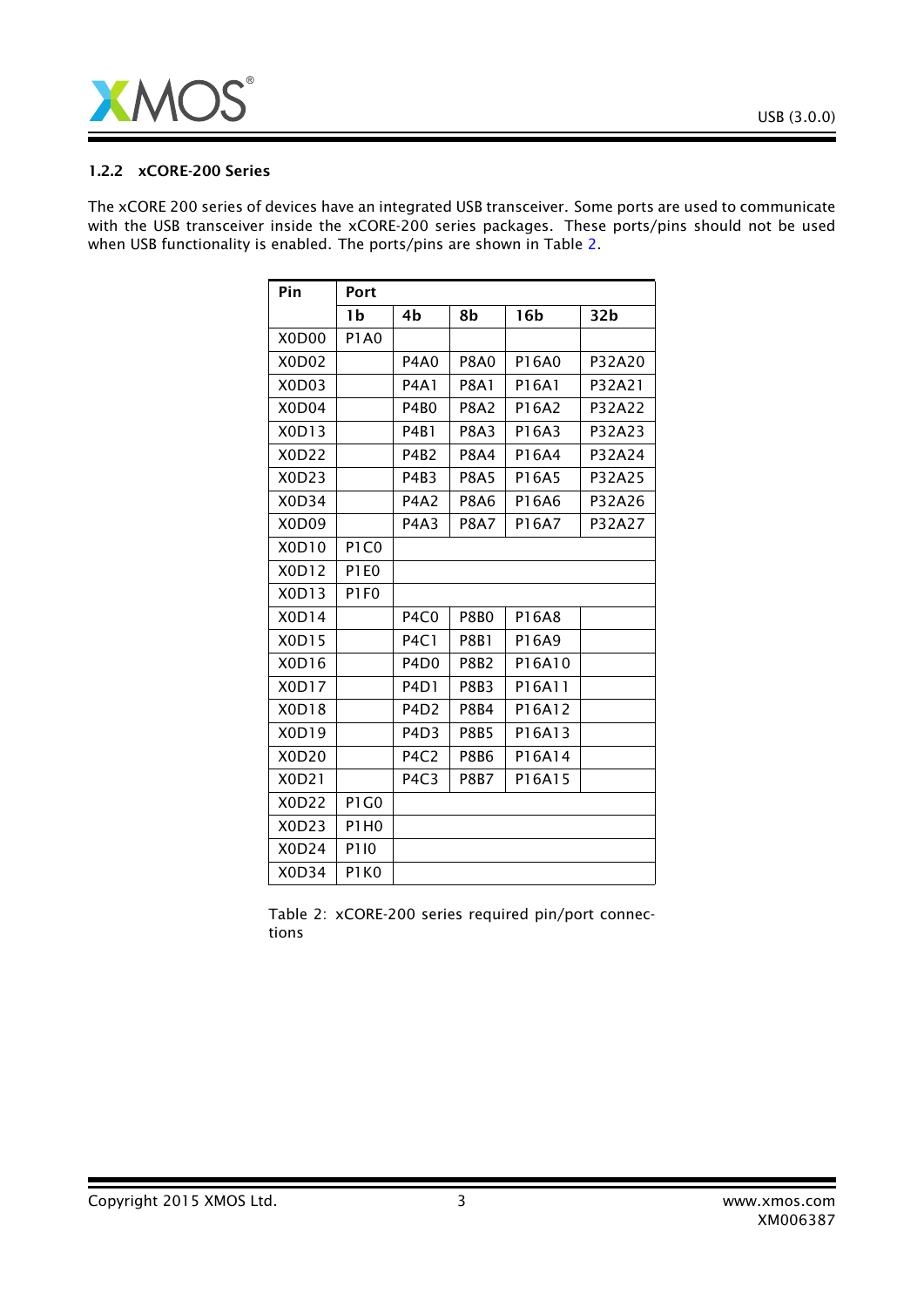

#### 1.2.3 L-Series

The ports used for the physical connection to the external ULPI transceiver must be connected as shown in Table [3.](#page-3-0)

| Pin   | Port        |                               |             | <b>Signal</b>    |
|-------|-------------|-------------------------------|-------------|------------------|
|       | 1b          | 4b                            | 8b          |                  |
| X0D12 | <b>P1E0</b> |                               |             | <b>ULPI STP</b>  |
| X0D13 | P1F0        |                               |             | <b>ULPI NXT</b>  |
| X0D14 |             | P4C0                          | P8B0        | $ULPI_DATA[7:0]$ |
| X0D15 |             | <b>P4C1</b>                   | P8B1        |                  |
| X0D16 |             | P4D <sub>0</sub>              | P8B2        |                  |
| X0D17 |             | P4D1                          | P8B3        |                  |
| X0D18 |             | P4D <sub>2</sub>              | P8B4        |                  |
| X0D19 |             | P4D3                          | P8B5        |                  |
| X0D20 |             | P4C2                          | P8B6        |                  |
| X0D21 |             | P <sub>4</sub> C <sub>3</sub> | <b>P8B7</b> |                  |
| X0D22 | P1 G0       |                               |             | ulpi dir         |
| X0D23 | P1H0        |                               |             | <b>ULPI_CLK</b>  |
| X0D24 | P110        |                               |             | ULPI RST N       |

<span id="page-3-0"></span>Table 3: ULPI required pin/port connections

In addition some ports are used internally when the XUD library is in operation. For example pins X0D2- X0D9, X0D26-X0D33 and X0D37-X0D43 on an XS1-L device should not be used.

Please refer to the device datasheet for further information on which ports are available.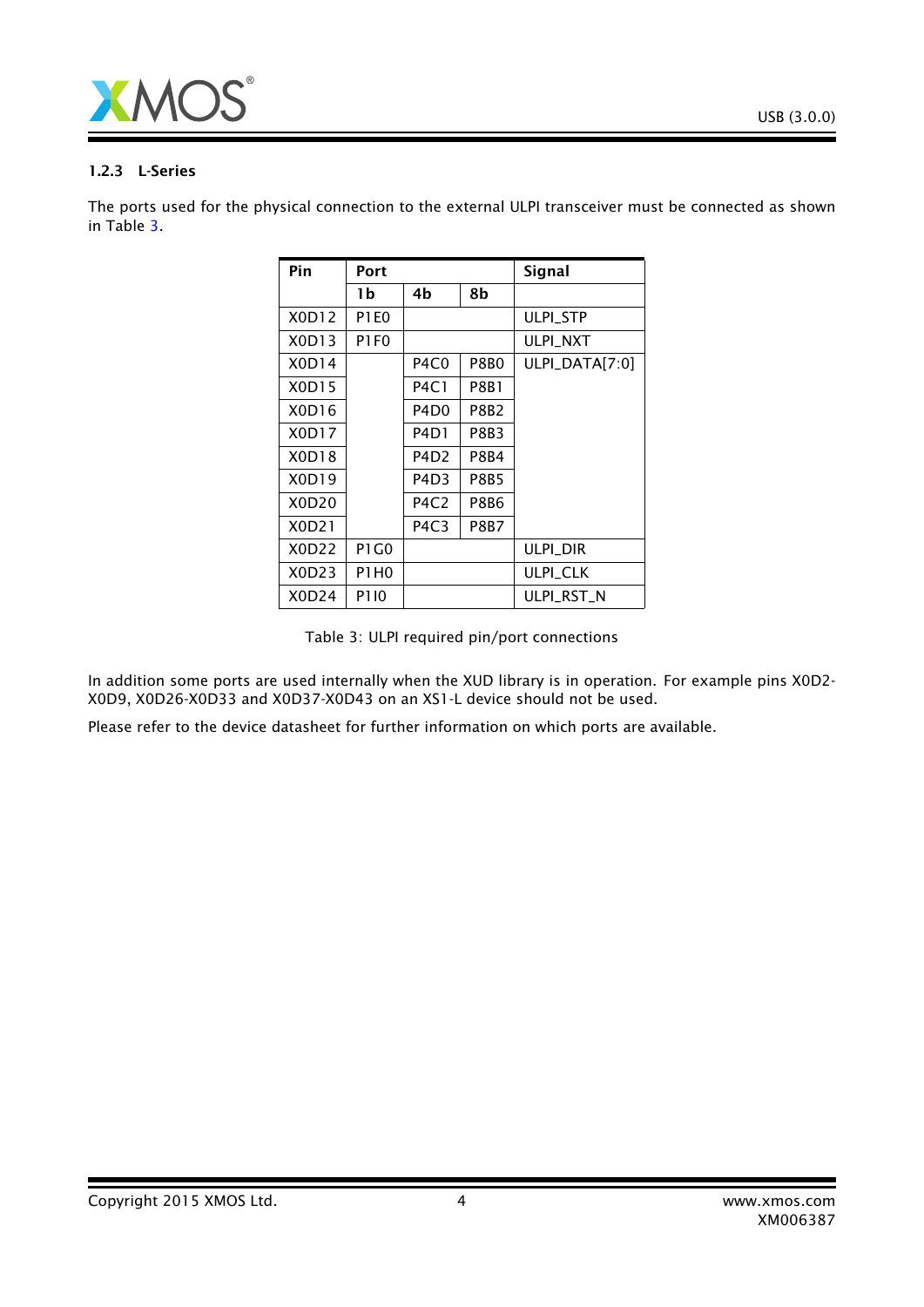

# 2 Usage

The USB library consists of a single main component: the XUD device driver. A typical application will use have the following software architecture:



Figure 1: USB task diagram

Here, the application interacts with the USB library in two ways. Data is sent and received directly from the XUD component. This provides the path to the USB Endpoints of the device. Multiple tasks can be connected to the XUD component to handle multiple endpoints in parallel. The application also interacts with the special USB Endpoint 0 which handle configuration calls to the host. Each application will develop its own Endpoint 0 code using the functions provided by the USB library.

## 2.1 The XUD (XMOS USB device) driver

The XUD component performs all the low-level I/O operations required to meet the USB 2.0 specification. This processing goes up to and includes the transaction level. It removes all low-level timincg requirements from the application, allowing quick development of all manner of USB devices. The XUD Library allows the implementation of both full-speed and high-speed USB 2.0 devices on U-Series, xCORE-200 Series and L-Series devices.

The U-Series and xCORE-200 Series include an integrated USB transceiver. For the L-Series the implementation requires the use of an external ULPI transceiver such as the SMSC USB33XX range. Two variant of the component, with identical interfaces, are provided - one for U- and xCORE-200 Series and one for L-Series devices.

The XUD component runs in a single core with endpoint and application cores communicating with it via a combination of channel communication and shared memory variables.

There is one channel per IN or OUT endpoint. Endpoint 0 (the control endpoint) requires two channels, one for each direction. Note, that throughout this document the USB nomenclature is used: an OUT endpoint is used to transfer data from the host to the device, an IN endpoint is used when the host requests data from the device. Connected tasks must be ready to communicate with the XUD component whenever the host demands its attention. If not, the XUD component will NAK.

It is important to note that, for performance reasons, tasks communicate with the XUD component using a combination of both xC channels and shared memory. It is therefore madatory that *all cores that directly communicate with the XUD task must be on the same tile as the task itself*.

The main XUD task is implement by the xud() function (for U-series and xCORE-200 series devices) or the xud\_l\_series() function (for L-series devices). The function should be called directly from the top-level par statement in main() to ensure that the XUD Library is ready within the 100ms allowed by the USB specification.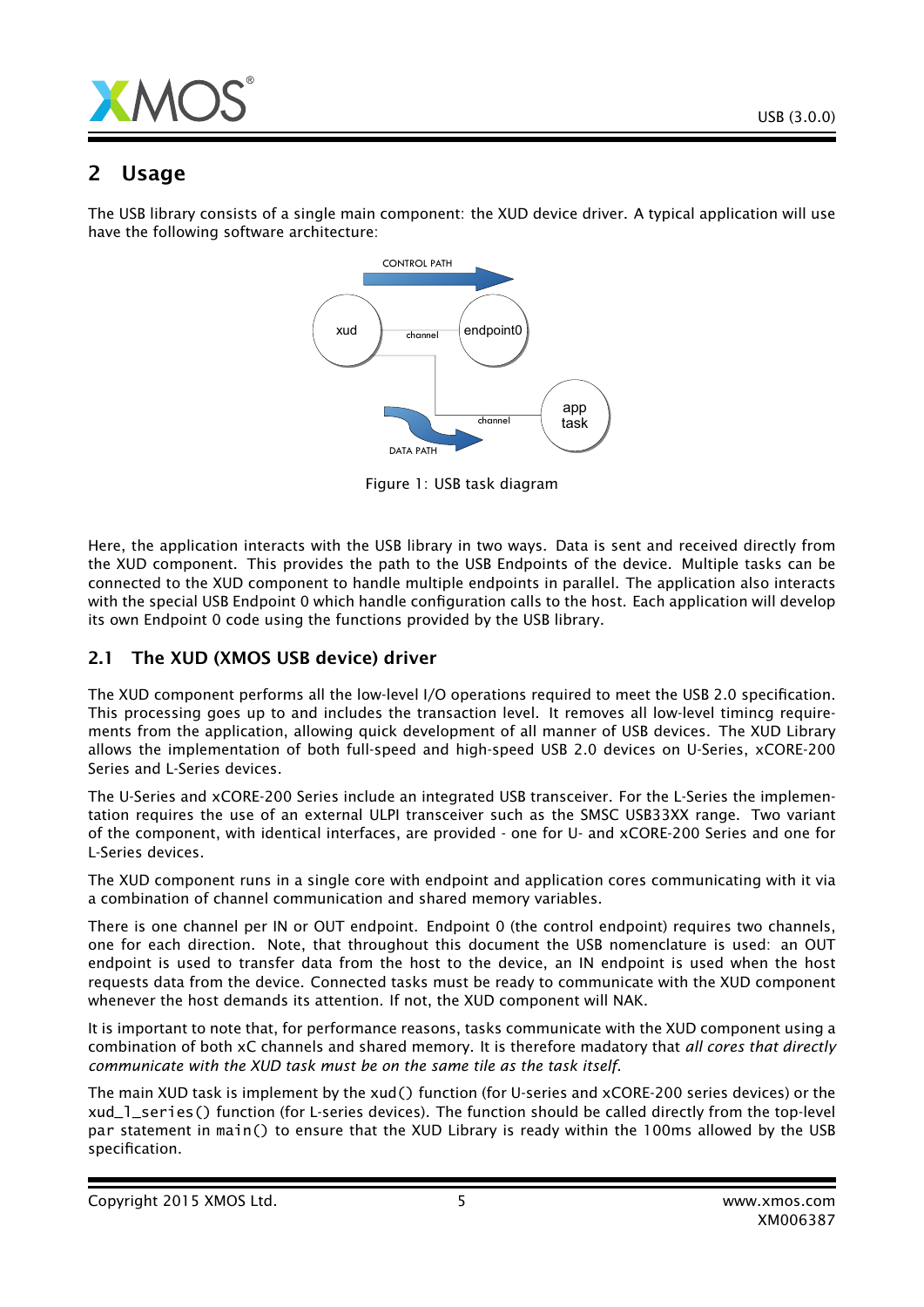

## 2.2 Core speed

Due to I/O requirements, the XUD component requires a guaranteed MIPS rate to ensure correct operation. This means that core count restrictions must be observed. The XUD task must run on a core running at least at a speed of 80 MHz.

This means that for an xCORE device running at 400MHz there should be no more than five cores executing at any time when using the XUD. For a 500MHz device no more than six cores shall execute at any one time when using the XUD.

This restriction is only a requirement on the tile on which the XUD component is running. For example, the other tile on an L16 device is unaffected by this restriction.

## 2.3 Setting up the XUD in your program

In your main function, the application must call the xud or xud\_1\_series function:

```
int main()
{
    chan c_ep_out[3], c_ep_in[2];
    par {
        on tile[0]: xud(c_ep_out, 3,
                         c_ep_in, 2,
                        null, XUD_SPEED_HS, XUD_PWR_SELF);
        on tile[0]: Endpoint0(c_ep_out[0], c_ep_in[0]);
        // Application specific cores
        ...
    }
    return 0;
}
```
The XUD is connected to an array of channels for the IN endpoints and an array of channels for the OUT endpoints.

## 2.4 Endpoint addresses

Endpoint 0 uses index 0 of both the endpoint type table and the channel array. The address of other endpoints must also correspond to their index in the endpoint table and the channel array.

# 2.5 **PwrConfig**

The PwrConfig parameter to XUD function indicates if the device is bus or self-powered.

Valid values for this parameter are XUD\_PWR\_SELF and XUD\_PWR\_BUS.

When XUD\_PWR\_SELF is used, the XUD monitors the VBUS input for a valid voltage and reponds appropriately. The USB Specification states that the devices pull-ups must be disabled when a valid VBUS is not present. This is important when submitting a device for compliance testing since this is explicitly tested.

If the device is bus-powered XUD\_PWR\_SELF can be used since is assumed that the device is not powered up when VBUS is not present and therefore no voltage monitoring is required. In this configuration the VBUS input to the device/PHY need not be present.

XUD\_PWR\_BUS can be used in order to run on a self-powered board without provision for VBUS wiring to the PHY/device, but this is not advised.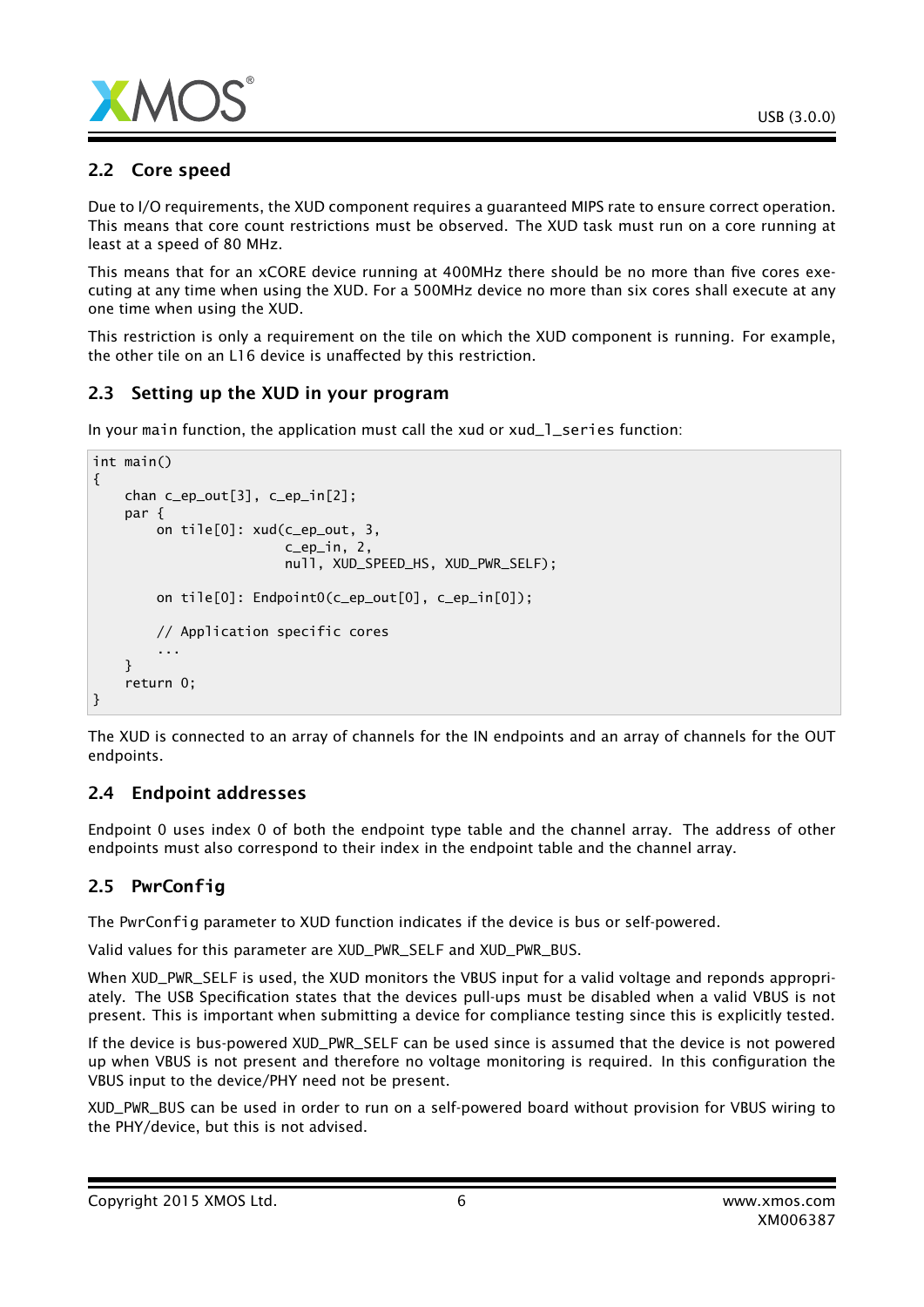

#### 2.6 Endpoint communication with the XUD component

Communication state between a core and the XUD component is encapsulated in an opaque type XUD\_ep (see [§3.2\)](#page-13-0).

All client calls communicating with the XUD component pass in this type. These data structures can be created at the start of execution of a client core with using XUD\_InitEp() that takes as an argument the endpoint channel connected to the XUD Library. This function also takes an argument to indicate the transfer-type of the endpoint (bulk, control, isochronous or interrupt) as well as whether the endpoint wishes to be informed about bus-resets (see [§2.9\)](#page-7-0).

For example, this code initializes a bulk endpoint:

```
void my_application(chanend c_ep_out) {
  XUD_ep ep_out = XUD_InitEp(chan_ep0_out, XUD_EPTYPE_BUL);
   ...
```
The endpoint types are show in the following table:

| <b>Type</b>    | <b>Description</b>   |
|----------------|----------------------|
| XUD EPTYPE ISO | Isochronous endpoint |
| XUD_EPTYPE_INT | Interrupt endpoint   |
| XUD EPTYPE BUL | <b>Bulk endpoint</b> |
| XUD_EPTYPE_CTL | Control endpoint     |
| XUD_EPTYPE_DIS | Disabled endpoint    |

Table 4: Endpoint types

In addition XUD\_STATUS\_ENABLE can be ORed ino the endpoint type to indicate an endpoints that wishes to be informed of USB bus resets (see [§2.9\)](#page-7-0).

#### 2.7 Blocking sending and receiving data

An application specific endpoint can send data using several functions described in [§3.2.](#page-13-0) In particular XUD\_SetBuffer() will send data from the host and XUD\_GetBuffer() will receive data from the host. These functions will automatically deal with any low-level complications required such as Packet ID toggling etc.

The XUD\_SetBuffer\_EpMax function provides a similar function to XUD\_SetBuffer function but it breaks the data up in packets of a fixed maximum size. This is especially useful for control transfers where large descriptors must be sent in typically 64 byte transactions.

Here is an example of sending a 4 bytes packet to the host:

```
void my_application(chanend c_ep_in) {
 XUD_ep ep_out = XUD_InitEp(chan_ep0_in, XUD_EPTYPE_BUL);
  ...
 char data[4];
  ...
 XUD_SetBuffer(ep_hid, data, 4);
  ...
```
Note that these functions are blocking - they will wait until the host performs the transaction with the device before you program can proceed.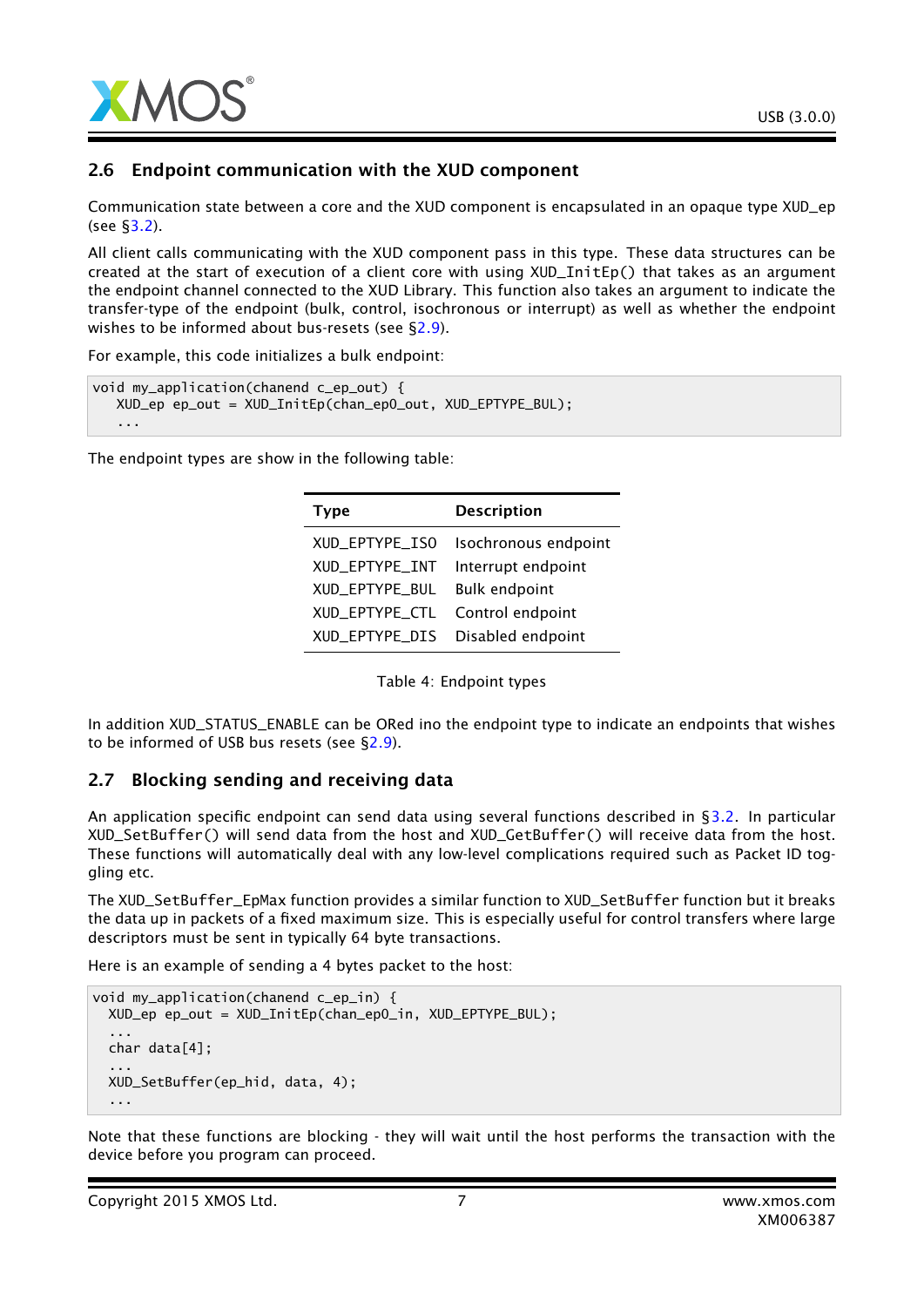

#### 2.8 Asynchronous sending and recieving of data

Functions such as XUD\_SetBuffer() and XUD\_GetBuffer() block until data has either been successfully sent or received to or from the host. For this reason it is not generally possible to handle multiple endpoints in a single core efficiently (or at all, depending on the protocols involved). The XUD library therefore provides functions to allow the separation of requesting to send/receive a packet and the notification of a successful transfer. This is based on the xC select statement language feature.

General operation is as follows:

- An XUD\_SetReady\_ function is called to mark an endpoint as ready to send or receive data. (see [§3.2\)](#page-13-0)
- An select statement is used to wait for, and capture, send/receive notifications from the XUD task.

Once an endpoint has been marked ready to send/receive by calling one of the above XUD\_SetReady\_ functions, a select statement can be used to handle notifications of a packet being sent/received from the XUD tasks. These notifications are communicated via channels and can be handled via the XUD\_\*\_Select functions.

The following example shows these asynchronous functions in use:

```
void ExampleEndpoint(chanend c_ep_out, chanend c_ep_in) {
   unsigned char rxBuffer[1024];
   unsigned char txBuffer[] = {0, 1, 2, 3, 4};
   int length, returnVal;
  XUD_ep ep_out = XUD_InitEp(c_ep_out, XUD_EPTYPE_BUL);
  XUD_ep ep_in = XUD_InitEp(c_ep_in, XUD_EPTYPE_BUL);
  /* Mark OUT endpoint as ready to receive */
  XUD_SetReady_Out(ep_out, rxBuffer);
  XUD_SetReady_In(ep_in, txBuffer, 5);
  while(1) \{select {
     case XUD_GetData_Select(c_ep_out, ep_out, length):
         /* Packet from host recieved */
         for(int i = 0; i< length; i++) {
           /* Process packet... */
         }
        /* Mark EP as ready again */
        XUD_SetReady_Out(ep_out, rxBuffer);
        break;
      case XUD_SetData_Select(c_ep_in, ep_in, returnVal):
        /* Packet successfully sent to host */
        /* Create new buffer */
        for(int i = 0; i < 5; i++) {
          txBuffer[i]++;
        }
        /* Mark EP as ready again */
        XUD_SetReady_In(ep_in, txBuffer, 5);
        break;
   }
  }
 }
```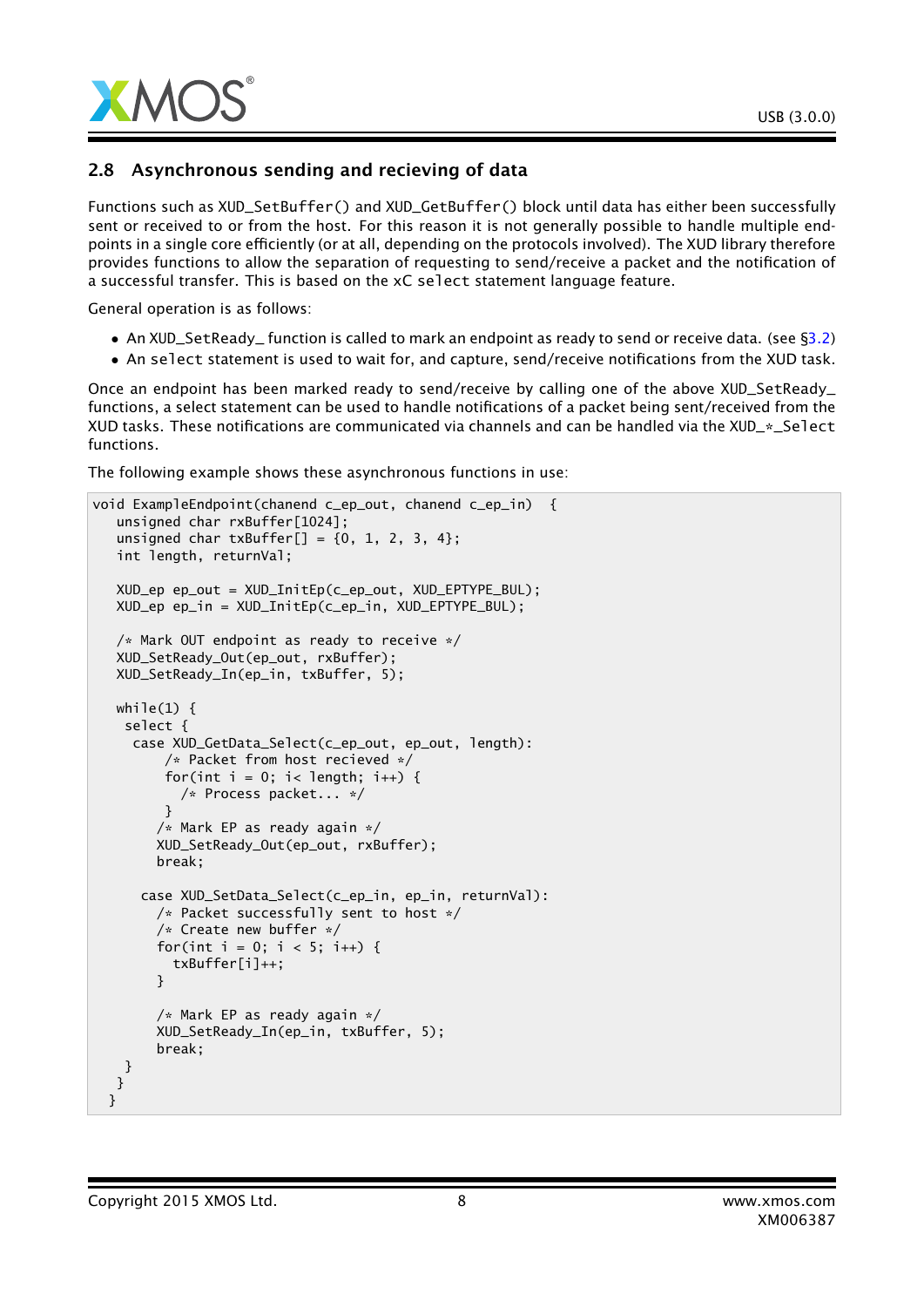

#### 2.9 Status reporting

Status reporting on an endpoint can be enabled so that bus state is known. This is achieved by ORing XUD\_STATUS\_ENABLE into the endpoint type when calling the XUD\_InitEp() function.

This means that endpoints are notified of USB bus resets (and bus-speed changes). The XUD access functions (XUD\_SetBuffer(), XUD\_GetBuffer()) return XUD\_RES\_RST if a USB bus reset is detected.

After a reset notification has been received, the endpoint must call the XUD\_ResetEndpoint() function. This will return the current bus speed.

#### 2.10 SOF Channel

An application can pass a channel-end to the c\_sof parameter of the XUD component. This will cause a word of data to be output every time the device receives a SOF from the host. This can be used for timing information for audio devices etc. If this functionality is not required null should be passed as the parameter. Please note, if a channel-end is passed into XUD component there must be a responsive task ready to receive SOF notifications otherwise the XUD component will be blocked attempting to send these messages.

#### 2.11 USB Test Modes

XUD supports the required test modes for USB Compliance testing.

XUD accepts commands from the endpoint 0 channels (in or out) to signal which test mode to enter via the XUD\_SetTestMode() function. The commands are based on the definitions of the Test Mode Selector Codes in the USB 2.0 Specification Table 11-24. The supported test modes are summarised in Table [5.](#page-8-0)

| Value | <b>Test Mode Description</b> |
|-------|------------------------------|
|       | Test_J                       |
| 2     | Test K                       |
| っ     | Test_SE0_NAK                 |
|       | <b>Test Packet</b>           |

<span id="page-8-0"></span>Table 5: Supported Test Mode Selector Codes

The passing other codes endpoints other than 0 to XUD\_SetTestMode() could result in undefined behaviour.

As per the USB 2.0 Specification a power cycle or reboot is required to exit the test mode.

#### 2.12 Implementing your own Endpoint 0 handler

It is necessary to create an implementation for endpoint 0 which takes two channels, one for IN and one for OUT. It can take an optional channel for test (see the Test Modes section of XMOS USB Device (XUD) Library).

void Endpoint0(chanend chan\_ep0\_out, chanend chan\_ep0\_in, chanend ?c\_usb\_test) {

Every endpoint must be initialized using the XUD\_InitEp() function. For endpoint 0 this is looks like:

```
XUD_ep ep0_out = XUD_InitEp(chan_ep0_out, XUD_EPTYPE_CTL | XUD_STATUS_ENABLE);
XUD_ep ep0_in = XUD_InitEp(chan_ep0_in, XUD_EPTYPE_CTL | XUD_STATUS_ENABLE);
```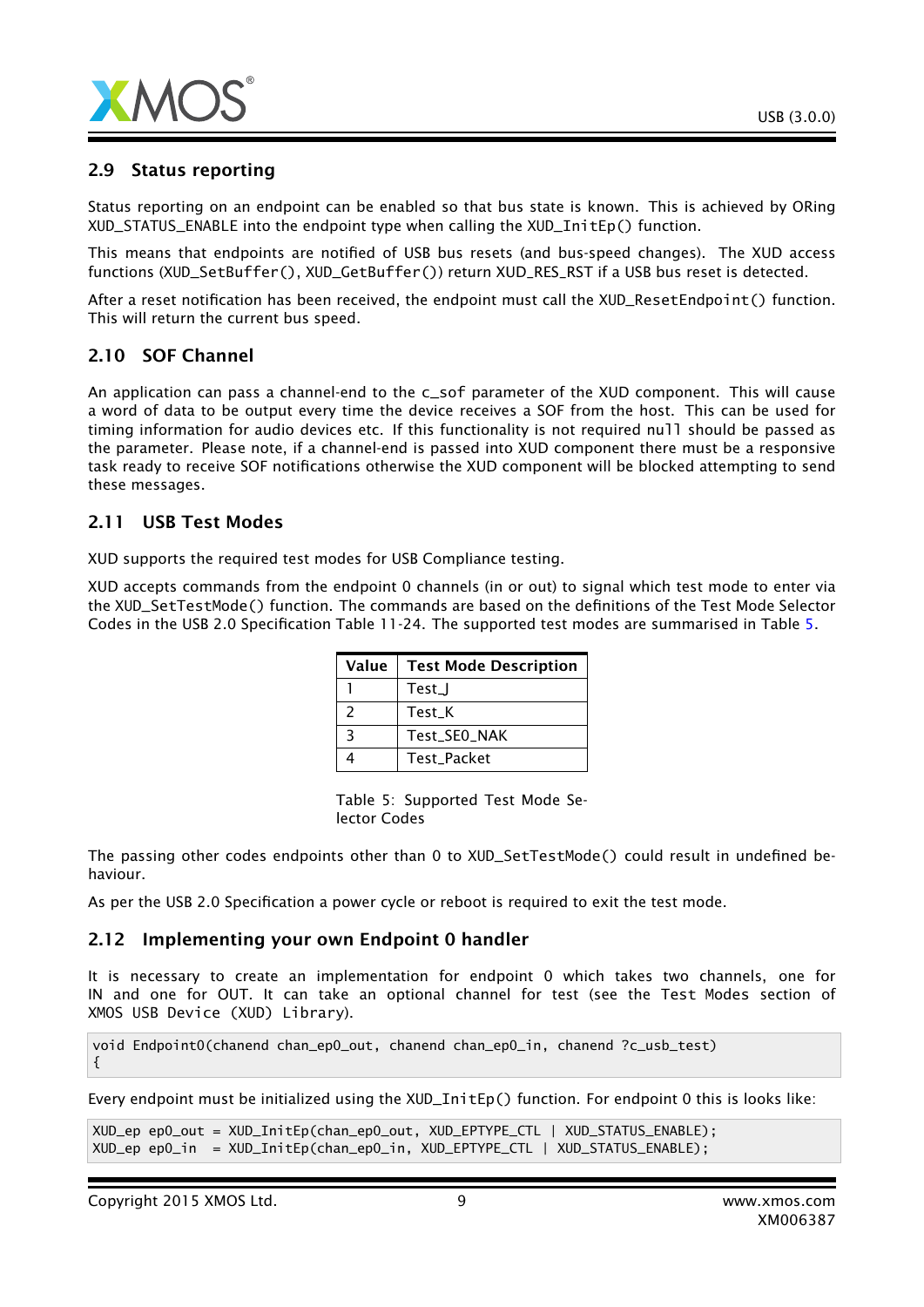

Typically the minimal code for endpoint 0 loops making call to USB\_GetSetupPacket(), parses the USB\_SetupPacket\_t for any class/applicaton specific requests. Then makes a call to USB\_StandardRequests(). And finally, calls XUD\_ResetEndpoint() if there have been a bus-reset. For example:

```
while(1){
    /* Returns XUD_RES_OKAY on success, XUD_RES_RST for USB reset */
    XUD_Result_t result = USB_GetSetupPacket(ep0_out, ep0_in, sp);
    if(result == XUD_RES_OKAY)
    {
        switch(sp.bmRequestType.Type)
        {
            case BM_REQTYPE_TYPE_CLASS:
                switch(sp.bmRequestType.Receipient)
                {
                    case BM_REQTYPE_RECIP_INTER:
                        // Optional class specific requests.
                        break;
                    ...
                }
                break;
            ...
        }
        result = USB_StandardRequests(ep0_out, ep0_in,
                devDesc, devDescLen, ...);
    }
    if(result == XUD_RES_RST)
        usbBusSpeed = XUD_ResetEndpoint(ep0_out, ep0_in);
}
```
The code above could also over-ride any of the requests handled in USB\_StandardRequests() for custom functionality.

Note, class specific code should be inserted before USB\_StandardRequests() is called since if USB\_StandardRequests() cannot handle a request it marks the Endpoint stalled to indicate to the host that the request is not supported by the device.

USB\_StandardRequests() takes char array parameters for device descriptors for both high and fullspeed. Note, if null is passed as the full-speed descriptor the high-speed descriptor is used in full-speed mode and vice versa.

Note that on reset the XUD\_ResetEndpoint() function returns the negotiated USB speed (i.e. full or high speed).

## 2.13 Device descriptors

USB device descriptors must be provided for each USB device. They are used to identify the USB device's vendor ID, product ID and detail all the attributes of the advice as specified in the USB 2.0 standard. It is beyond the scope of this document to give details of writing a descriptor, please see the relevant USB Specification Documents.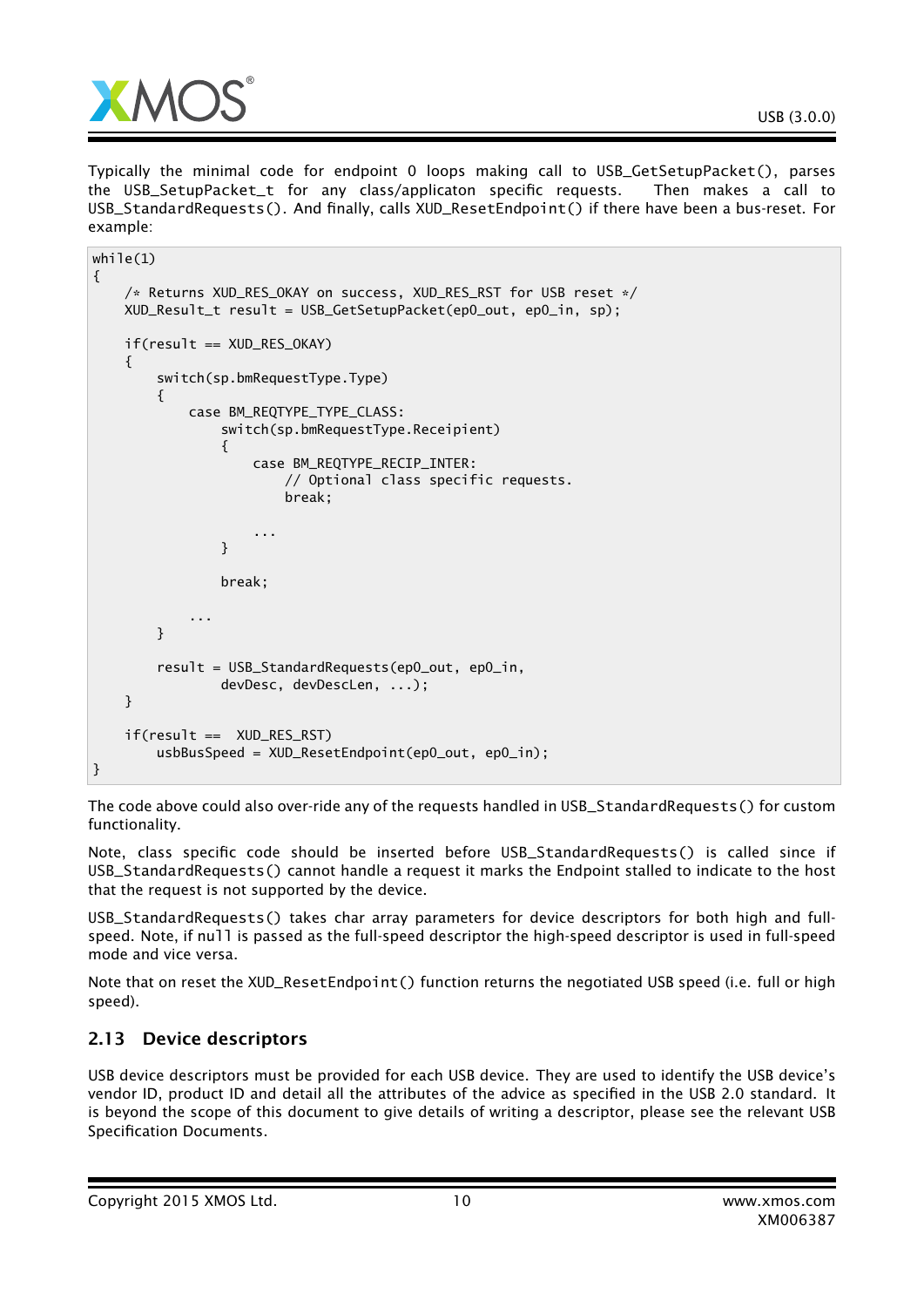

# 3 API

All USB functions can be accessed via the usb.h header:

#include <usb.h>

You will also have to add lib\_usb to the USED\_MODULES field of your application Makefile.

The application Makefile also needs to add flags to set the XUD\_SERIES\_SUPPORT define e.g.:

XCC\_FLAGS = ... -DXUD\_SERIES\_SUPPORT=XUD\_U\_SERIES

The possible values of this define are XUD\_U\_SERIES, XUD\_X200\_SERIES or XUD\_L\_SERIES to specify U-series, xCORE-200 series or L-series support respectively.

For L-series devices, the USB library uses the hardware clock 0 which is usually reserved as the default clock. To ensure other code using ports clocked of the default clock block still function correctly. The application Makefile should also change the default clock block to a different clock e.g.:

XCC\_FLAGS = ... -default-clkblk XS1\_CLKBLK\_5

This is *not* required for U-series of xCORE-200 series devices.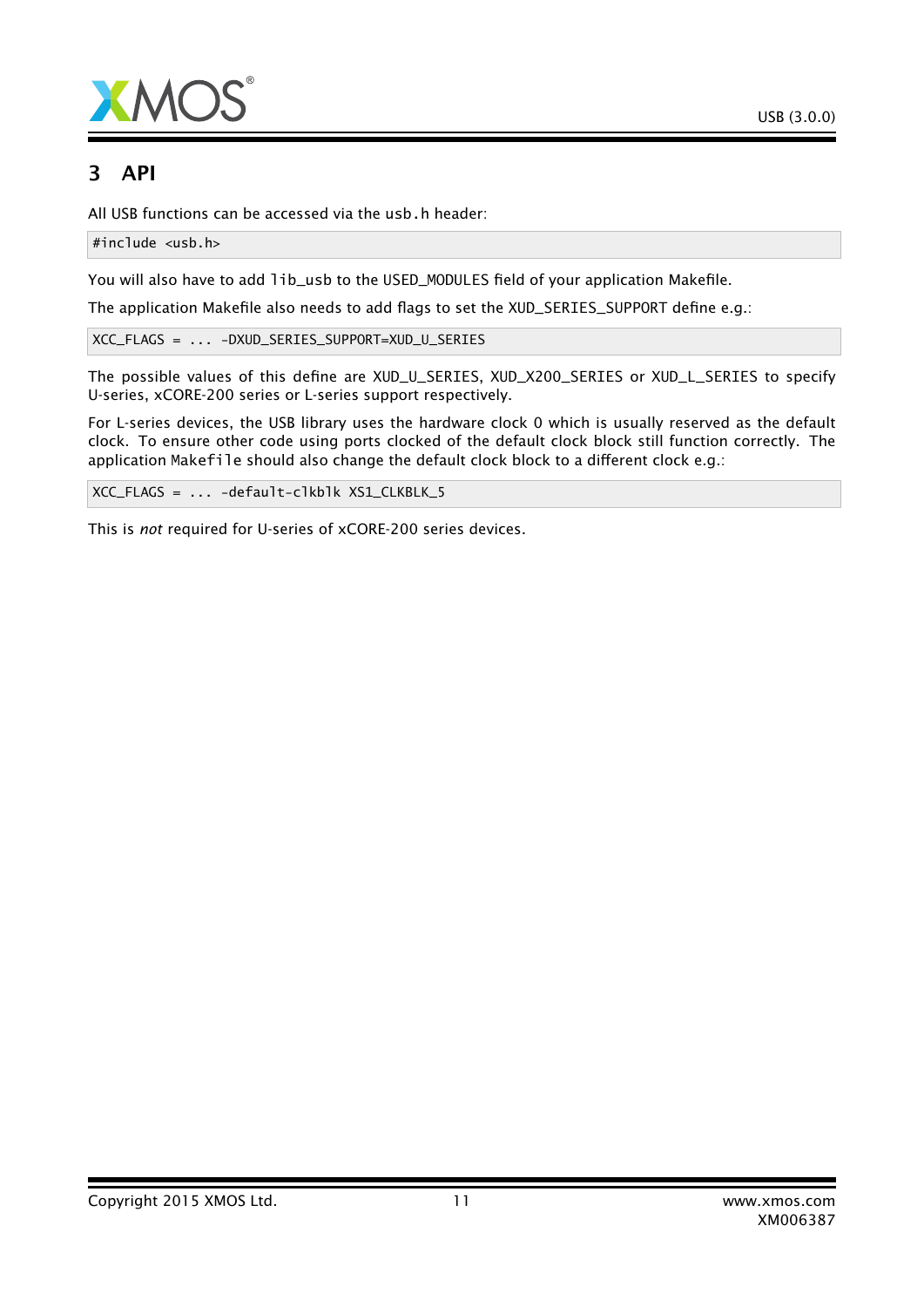

# 3.1 Creating an USB device task instance

| <b>Function</b>    | xud                                                                                                                                                                                                         |                                                                                                                                                                                                                                                                        |  |
|--------------------|-------------------------------------------------------------------------------------------------------------------------------------------------------------------------------------------------------------|------------------------------------------------------------------------------------------------------------------------------------------------------------------------------------------------------------------------------------------------------------------------|--|
| <b>Description</b> |                                                                                                                                                                                                             | USB device driver (U-series).<br>This performs the low-level USB I/O operations. Note that this needs to run in a thread<br>with at least 80 MIPS worst case execution speed.                                                                                          |  |
| <b>Type</b>        | void xud(chanend c_epOut[noEpOut],<br>static const size_t noEpOut,<br>chanend c_epIn[noEpIn],<br>static const size_t noEpIn,<br>chanend ?c_sof,<br>XUD_BusSpeed_t desiredSpeed,<br>XUD_PwrConfig pwrConfig) |                                                                                                                                                                                                                                                                        |  |
| Parameters         | c_ep0ut                                                                                                                                                                                                     | An array of channel ends, one channel end per output endpoint (USB<br>OUT transaction); this includes a channel to obtain requests on Endpoint<br>0.                                                                                                                   |  |
|                    | noEp0ut                                                                                                                                                                                                     | The number of output endpoints, should be at least 1 (for Endpoint 0).                                                                                                                                                                                                 |  |
|                    | $c$ _epIn                                                                                                                                                                                                   | An array of channel ends, one channel end per input endpoint (USB IN<br>transaction); this includes a channel to respond to requests on Endpoint<br>0.                                                                                                                 |  |
|                    | noEpIn                                                                                                                                                                                                      | The number of input endpoints, should be at least 1 (for Endpoint 0).                                                                                                                                                                                                  |  |
|                    | c_sof                                                                                                                                                                                                       | A channel to receive SOF tokens on. This channel must be connected<br>to a process that can receive a token once every 125 ms. If tokens are<br>not read, the USB layer will lock up. If no SOF tokens are required null<br>should be used for this parameter.         |  |
|                    | desiredSpeed                                                                                                                                                                                                |                                                                                                                                                                                                                                                                        |  |
|                    |                                                                                                                                                                                                             | This parameter specifies what speed the device will attempt to run at<br>i.e. full-speed (ie 12Mbps) or high-speed (480Mbps) if supported by the<br>host. Pass XUD_SPEED_HS if high-speed is desired or XUD_SPEED_FS if<br>not. Low speed USB is not supported by XUD. |  |
|                    | pwrConfig                                                                                                                                                                                                   | Specifies whether the device is bus or self-powered. When self-powered<br>the XUD will monitor the VBUS line for host disconnections. This is<br>required for compliance reasons. Valid values are XUD_PWR_SELF and<br>XUD_PWR_BUS.                                    |  |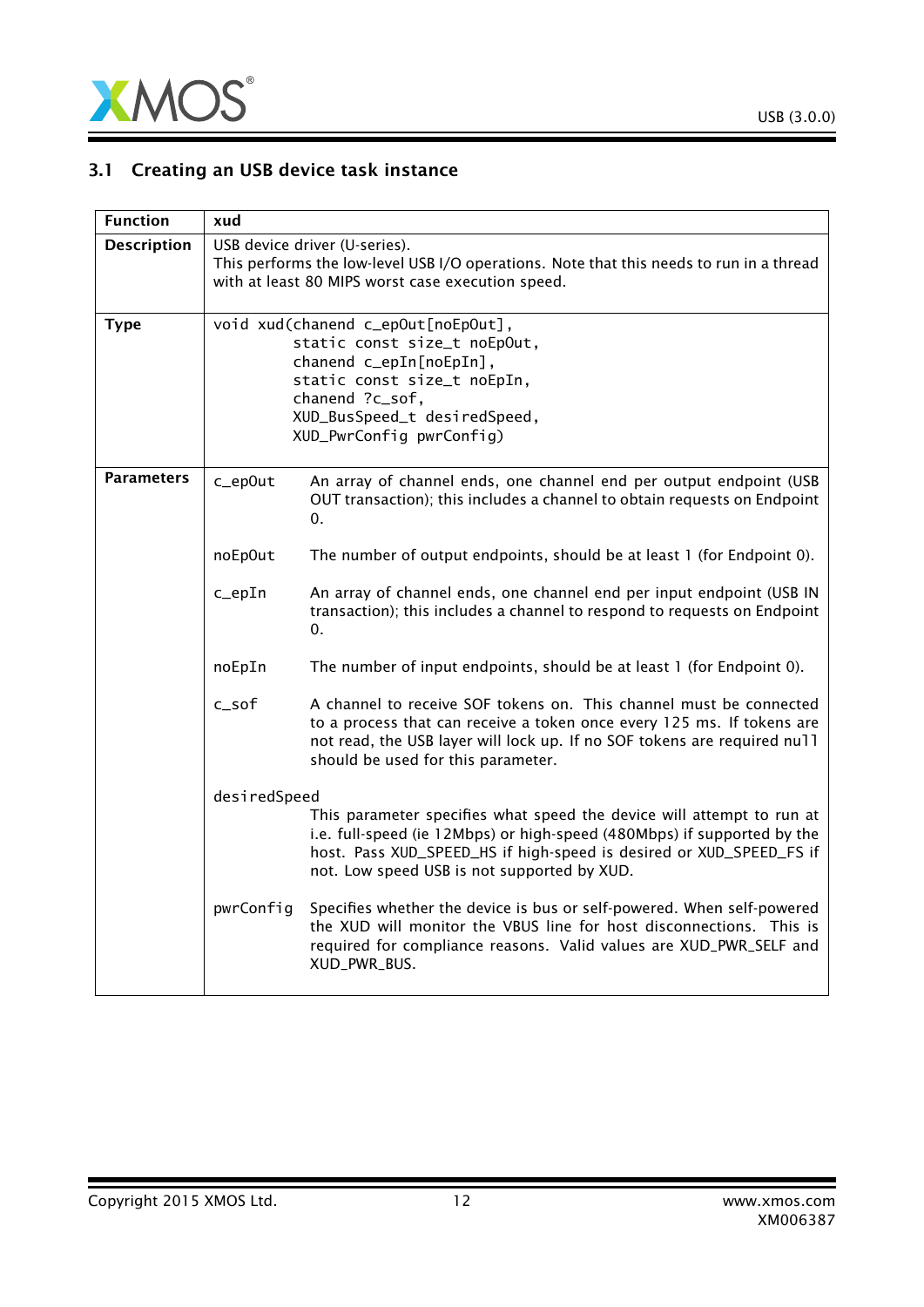

 $\overline{\phantom{0}}$ 



| <b>Function</b>    | xud_l_series                                                                                                                                                                                                                                                 |                                                                                                                                                                                                                                                                        |  |
|--------------------|--------------------------------------------------------------------------------------------------------------------------------------------------------------------------------------------------------------------------------------------------------------|------------------------------------------------------------------------------------------------------------------------------------------------------------------------------------------------------------------------------------------------------------------------|--|
| <b>Description</b> | USB device driver (L-series).<br>This performs the low-level USB I/O operations. Note that this needs to run in a thread<br>with at least 80 MIPS worst case execution speed.                                                                                |                                                                                                                                                                                                                                                                        |  |
| <b>Type</b>        | void<br>xud_1_series(chanend c_epOut[noEpOut],<br>static const size_t noEpOut,<br>chanend c_epIn[noEpIn],<br>static const size_t noEpIn,<br>chanend ?c_sof,<br>client output_gpio_if ?p_usb_rst,<br>XUD_BusSpeed_t desiredSpeed,<br>XUD_PwrConfig pwrConfig) |                                                                                                                                                                                                                                                                        |  |
| <b>Parameters</b>  | c_ep0ut                                                                                                                                                                                                                                                      | An array of channel ends, one channel end per output endpoint (USB<br>OUT transaction); this includes a channel to obtain requests on Endpoint<br>0.                                                                                                                   |  |
|                    | noEp0ut                                                                                                                                                                                                                                                      | The number of output endpoints, should be at least 1 (for Endpoint 0).                                                                                                                                                                                                 |  |
|                    | $c$ _epIn                                                                                                                                                                                                                                                    | An array of channel ends, one channel end per input endpoint (USB IN<br>transaction); this includes a channel to respond to requests on Endpoint<br>0.                                                                                                                 |  |
|                    | noEpIn                                                                                                                                                                                                                                                       | The number of input endpoints, should be at least 1 (for Endpoint 0).                                                                                                                                                                                                  |  |
|                    | $c$ _sof                                                                                                                                                                                                                                                     | A channel to receive SOF tokens on. This channel must be connected<br>to a process that can receive a token once every 125 ms. If tokens are<br>not read, the USB layer will lock up. If no SOF tokens are required null<br>should be used for this parameter.         |  |
|                    | p_usb_rst                                                                                                                                                                                                                                                    | This is a GPIO interface which should be current to the external phy<br>reset line. See the GPIO library for details on the interface.es.                                                                                                                              |  |
|                    | desiredSpeed                                                                                                                                                                                                                                                 | This parameter specifies what speed the device will attempt to run at<br>i.e. full-speed (ie 12Mbps) or high-speed (480Mbps) if supported by the<br>host. Pass XUD_SPEED_HS if high-speed is desired or XUD_SPEED_FS if<br>not. Low speed USB is not supported by XUD. |  |
|                    | pwrConfig                                                                                                                                                                                                                                                    | Specifies whether the device is bus or self-powered. When self-powered<br>the XUD will monitor the VBUS line for host disconnections. This is<br>required for compliance reasons. Valid values are XUD_PWR_SELF and<br>XUD_PWR_BUS.                                    |  |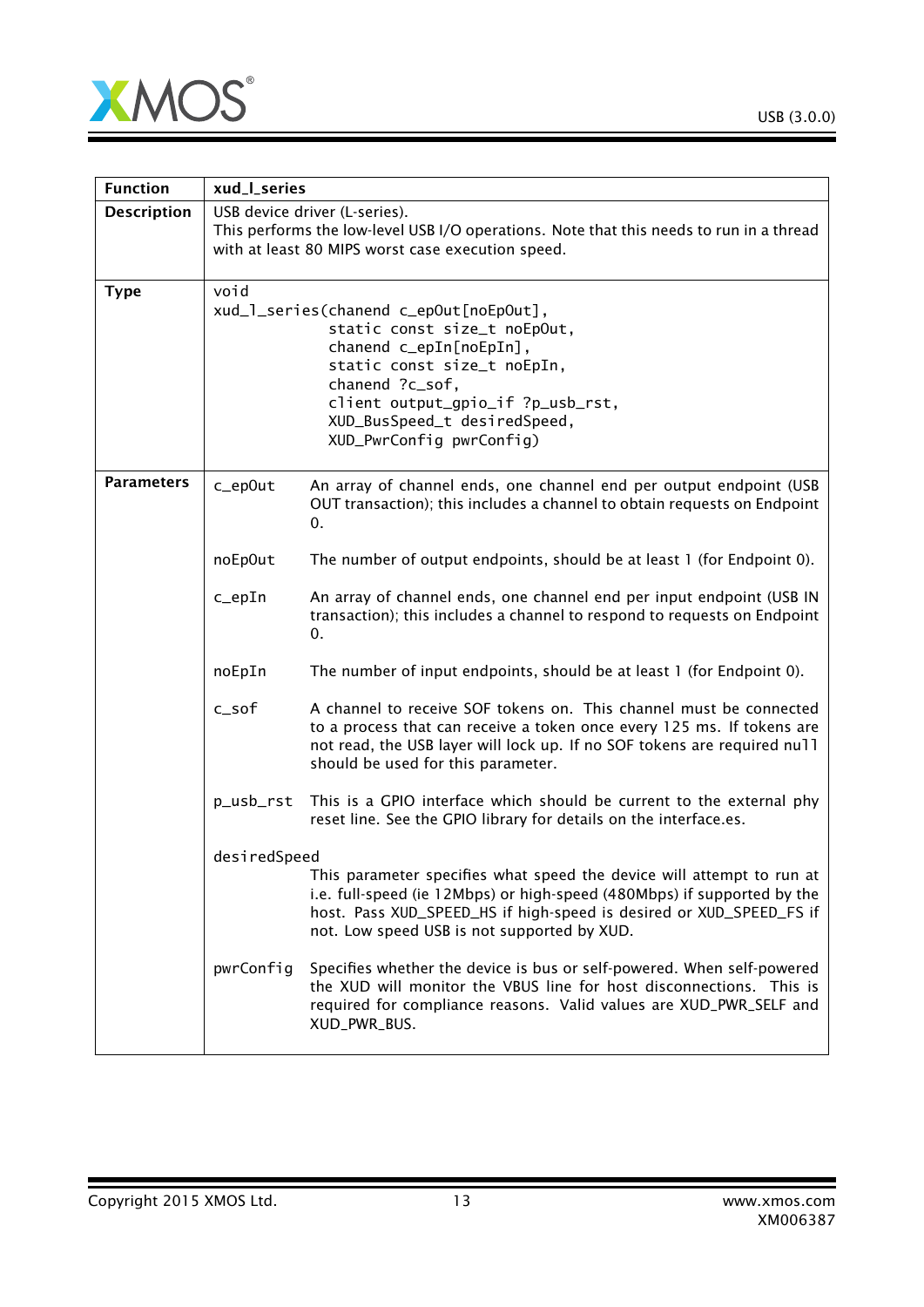

## <span id="page-13-0"></span>3.2 The XUD Endpoint API

#### 3.2.1 Supporting types

<span id="page-13-2"></span>

| <b>Type</b>        | XUD_Result_t                                            |
|--------------------|---------------------------------------------------------|
| <b>Description</b> | Type containing the result of a endpoint function call. |
| <b>Values</b>      | XUD_RES_RST<br>A USB reset has occurred.                |
|                    | XUD_RES_OKAY<br>Operation completed successfully.       |
|                    | XUD_RES_ERR<br>An error has occurred.                   |

#### 3.2.2 Setting up the endpoint

<span id="page-13-1"></span>

| Type        | XUD_ep                                         |
|-------------|------------------------------------------------|
| Description | Opaque type representing endpoint identifiers. |

| <b>Function</b>    | <b>XUD_InitEp</b>                                  |                                                                                                                                                                                                                                                   |  |
|--------------------|----------------------------------------------------|---------------------------------------------------------------------------------------------------------------------------------------------------------------------------------------------------------------------------------------------------|--|
| <b>Description</b> | Initialises an XUD_ep.                             |                                                                                                                                                                                                                                                   |  |
| <b>Type</b>        | XUD_ep XUD_InitEp(chanend c_ep, XUD_EpType epType) |                                                                                                                                                                                                                                                   |  |
| <b>Parameters</b>  | $C$ $ep$                                           | Endpoint channel to be connected to the XUD library.                                                                                                                                                                                              |  |
|                    | epType                                             | Indicates the type of the endpoint. Legal types<br>include:<br>XUD_EPTYPE_CTL (Endpoint 0), XUD_EPTYPE_BUL (Bulk endpoint),<br>XUD_EPTYPE_ISO (Isochronous endpoint), XUD_EPTYPE_INT (Interrupt<br>endpoint), XUD_EPTYPE_DIS (Endpoint not used). |  |
|                    | p_usb_rst The                                      |                                                                                                                                                                                                                                                   |  |
| <b>Returns</b>     | Endpoint identifier                                |                                                                                                                                                                                                                                                   |  |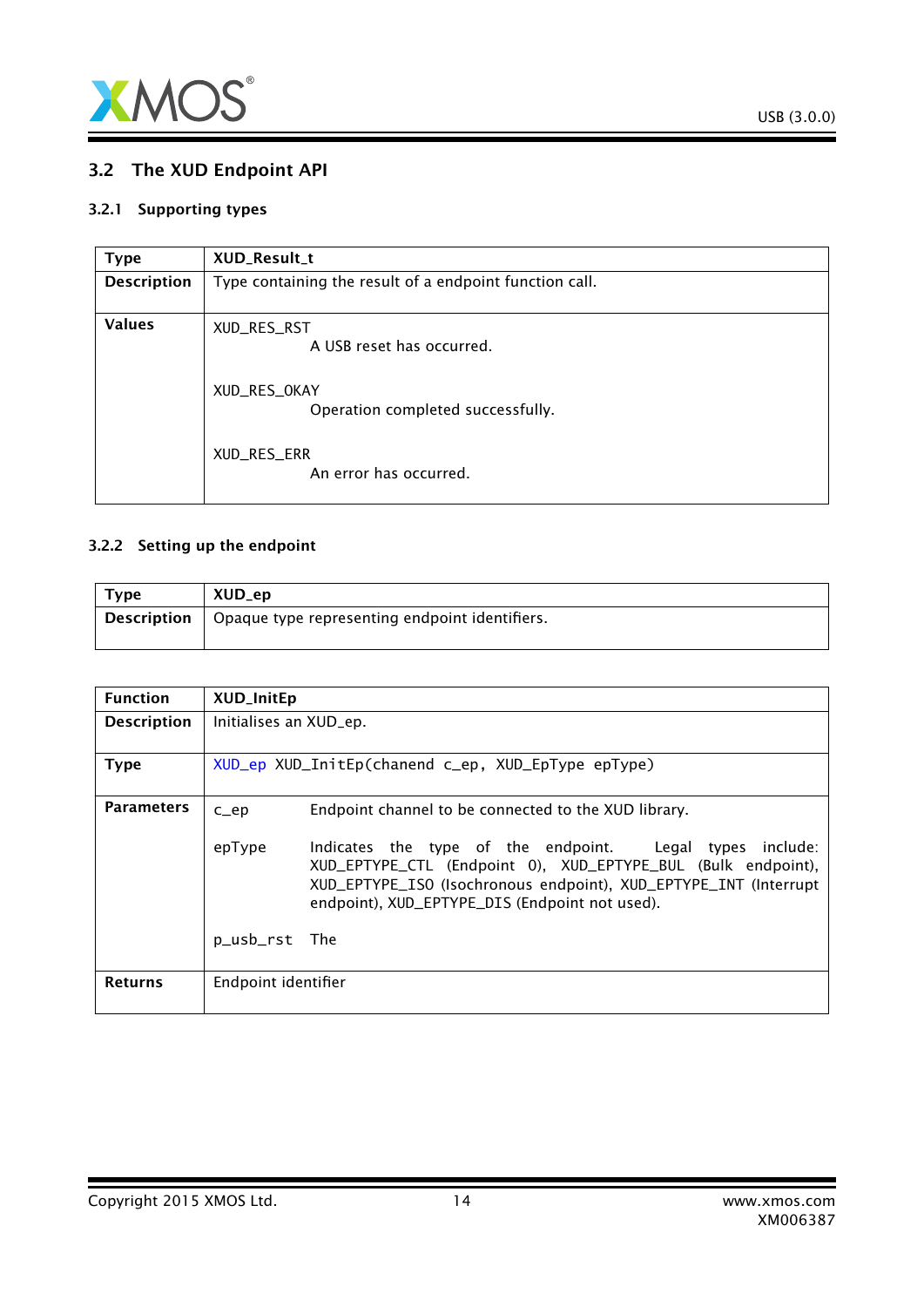

#### 3.2.3 OUT endpoint data handling

| <b>Function</b>    | <b>XUD_GetBuffer</b>                                                                                                                                                                    |                                                                                                        |  |
|--------------------|-----------------------------------------------------------------------------------------------------------------------------------------------------------------------------------------|--------------------------------------------------------------------------------------------------------|--|
| <b>Description</b> | This function must be called by a thread that deals with an OUT endpoint.<br>When the host sends data, the low-level driver will fill the buffer. It pauses until data<br>is available. |                                                                                                        |  |
| <b>Type</b>        |                                                                                                                                                                                         | XUD_Result_t XUD_GetBuffer(XUD_ep ep_out,<br>unsigned char buffer $[]$ ,<br>unsigned &length)          |  |
| <b>Parameters</b>  | ep_out                                                                                                                                                                                  | The OUT endpoint identifier (created by XUD_InitEP).                                                   |  |
|                    | buffer                                                                                                                                                                                  | The buffer in which to store data received from the host. The buffer is<br>assumed to be word aligned. |  |
|                    | length                                                                                                                                                                                  | The number of bytes written to the buffer                                                              |  |
| <b>Returns</b>     |                                                                                                                                                                                         | XUD_RES_OKAY on success                                                                                |  |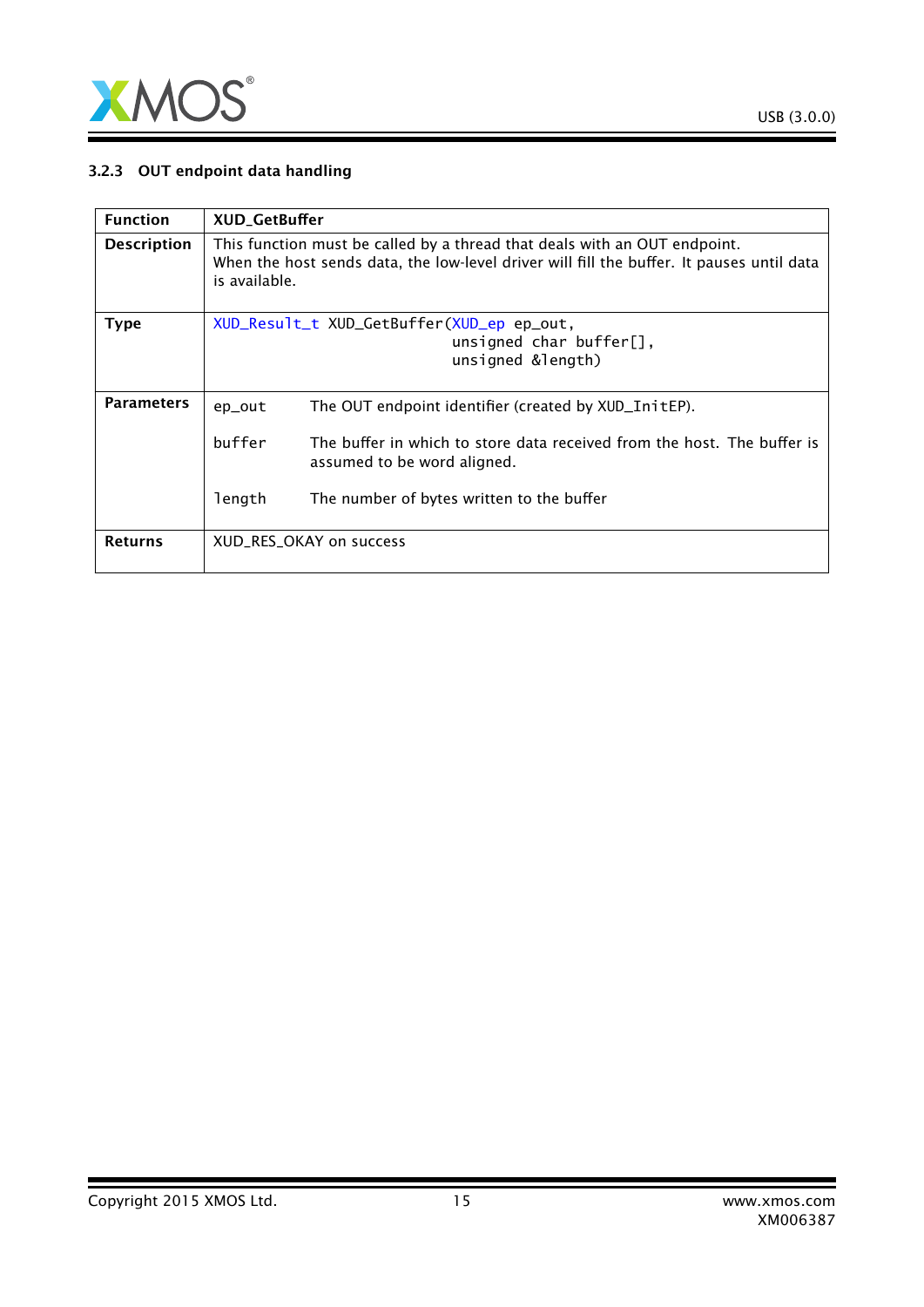

#### 3.2.4 OUT endpoint data handling (asynchronous)

| <b>Function</b>    | XUD_SetReady_Out                                |                                                                                                        |
|--------------------|-------------------------------------------------|--------------------------------------------------------------------------------------------------------|
| <b>Description</b> | Marks an OUT endpoint as ready to receive data. |                                                                                                        |
| Type               |                                                 | int XUD_SetReady_Out(XUD_ep ep, unsigned char buffer[])                                                |
| <b>Parameters</b>  | ep                                              | The OUT endpoint identifier (created by XUD_InitEp).                                                   |
|                    | buffer                                          | The buffer in which to store data received from the host. The buffer is<br>assumed to be word aligned. |
| <b>Returns</b>     |                                                 | XUD RES OKAY on success                                                                                |

| <b>Function</b>    | <b>XUD GetData Select</b>          |                                                                      |
|--------------------|------------------------------------|----------------------------------------------------------------------|
| <b>Description</b> |                                    | Select handler function for receiving OUT endpoint data in a select. |
| <b>Type</b>        | void XUD_GetData_Select(chanend c, |                                                                      |
|                    |                                    | XUD_ep ep,                                                           |
|                    |                                    | unsigned &length,                                                    |
|                    |                                    | XUD_Result_t &result)                                                |
|                    |                                    |                                                                      |
| <b>Parameters</b>  | $\mathsf{C}$                       | The chanend related to the endpoint                                  |
|                    | ep                                 | The OUT endpoint identifier (created by XUD_InitEp).                 |
|                    | length                             | Passed by reference. The number of bytes written to the buffer,      |
|                    | result                             | XUD_Result_t passed by reference. XUD_RES_OKAY on success            |
|                    |                                    |                                                                      |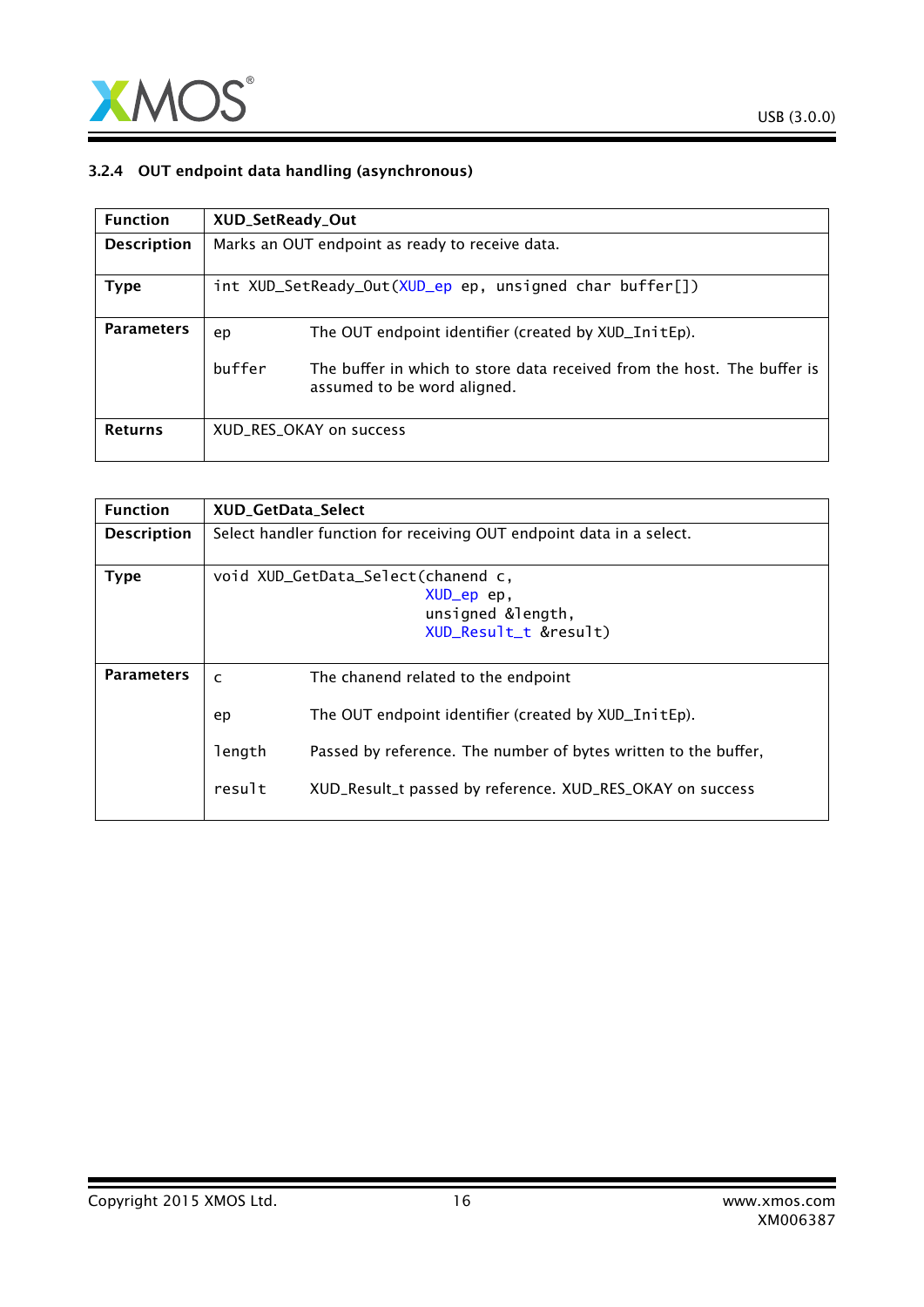

#### 3.2.5 IN endpoint data handling

| <b>Function</b>    | <b>XUD SetBuffer</b>                                                                                                                                                |
|--------------------|---------------------------------------------------------------------------------------------------------------------------------------------------------------------|
| <b>Description</b> | This function must be called by a thread that deals with an IN endpoint.<br>When the host asks for data, the low-level driver will transmit the buffer to the host. |
| <b>Type</b>        | XUD_Result_t XUD_SetBuffer(XUD_ep ep_in,<br>unsigned char buffer[],<br>unsigned datalength)                                                                         |
| <b>Parameters</b>  | The endpoint identifier (created by XUD_InitEp).<br>$ep_1n$<br>buffer<br>The buffer of data to transmit to the host.<br>datalength                                  |
| <b>Returns</b>     | The number of bytes in the buffer.<br>XUD RES OKAY on success                                                                                                       |

| <b>Function</b>    | XUD_SetBuffer_EpMax     |                                                                                                                                                                                                                                                    |
|--------------------|-------------------------|----------------------------------------------------------------------------------------------------------------------------------------------------------------------------------------------------------------------------------------------------|
| <b>Description</b> |                         | Similar to XUD_SetBuffer but breaks up data transfers into smaller packets.<br>This function must be called by a thread that deals with an IN endpoint. When the<br>host asks for data, the low-level driver will transmit the buffer to the host. |
| <b>Type</b>        |                         | XUD_Result_t XUD_SetBuffer_EpMax(XUD_ep ep_in,<br>unsigned char buffer[],<br>unsigned datalength,<br>unsigned epMax)                                                                                                                               |
| <b>Parameters</b>  | ep_in                   | The IN endpoint identifier (created by XUD_InitEp).                                                                                                                                                                                                |
|                    | buffer                  | The buffer of data to transmit to the host.                                                                                                                                                                                                        |
|                    | datalength              | The number of bytes in the buffer.                                                                                                                                                                                                                 |
|                    | epMax                   | The maximum packet size in bytes.                                                                                                                                                                                                                  |
| <b>Returns</b>     | XUD_RES_OKAY on success |                                                                                                                                                                                                                                                    |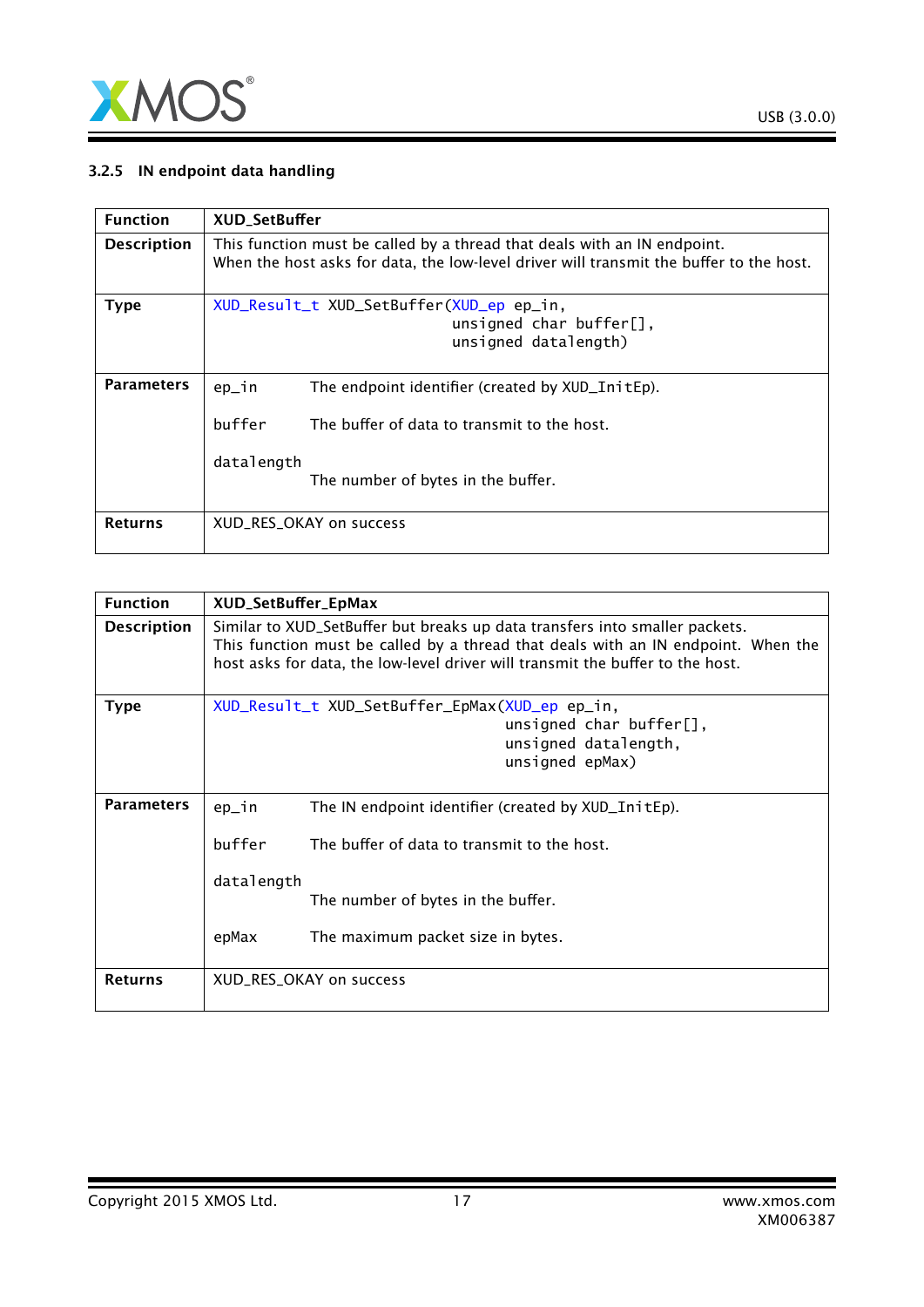

#### 3.2.6 IN endpoint data handling (asynchronous)

| <b>Function</b>    | XUD_SetReady_In                                 |                                                                                    |
|--------------------|-------------------------------------------------|------------------------------------------------------------------------------------|
| <b>Description</b> | Marks an IN endpoint as ready to transmit data. |                                                                                    |
| <b>Type</b>        |                                                 | XUD_Result_t XUD_SetReady_In(XUD_ep ep,<br>unsigned char buffer $[]$ ,<br>int len) |
| <b>Parameters</b>  | ep                                              | The IN endpoint identifier (created by XUD_InitEp).                                |
|                    | buffer                                          | The buffer to transmit to the host. The buffer is assumed be word<br>aligned.      |
|                    | len                                             | The length of the data to transmit.                                                |
| <b>Returns</b>     |                                                 | XUD RES OKAY on success                                                            |

| <b>Function</b>    | <b>XUD SetData Select</b>                                              |  |
|--------------------|------------------------------------------------------------------------|--|
| <b>Description</b> | Select handler function for transmitting IN endpoint data in a select. |  |
|                    |                                                                        |  |
| Type               | void XUD_SetData_Select(chanend c, XUD_ep ep, XUD_Result_t &result)    |  |
|                    |                                                                        |  |
| <b>Parameters</b>  | The chanend related to the endpoint<br>$\mathsf{C}$                    |  |
|                    | The IN endpoint identifier (created by XUD_InitEp).<br>ep              |  |
|                    | result<br>Passed by reference. XUD_RES_OKAY on success                 |  |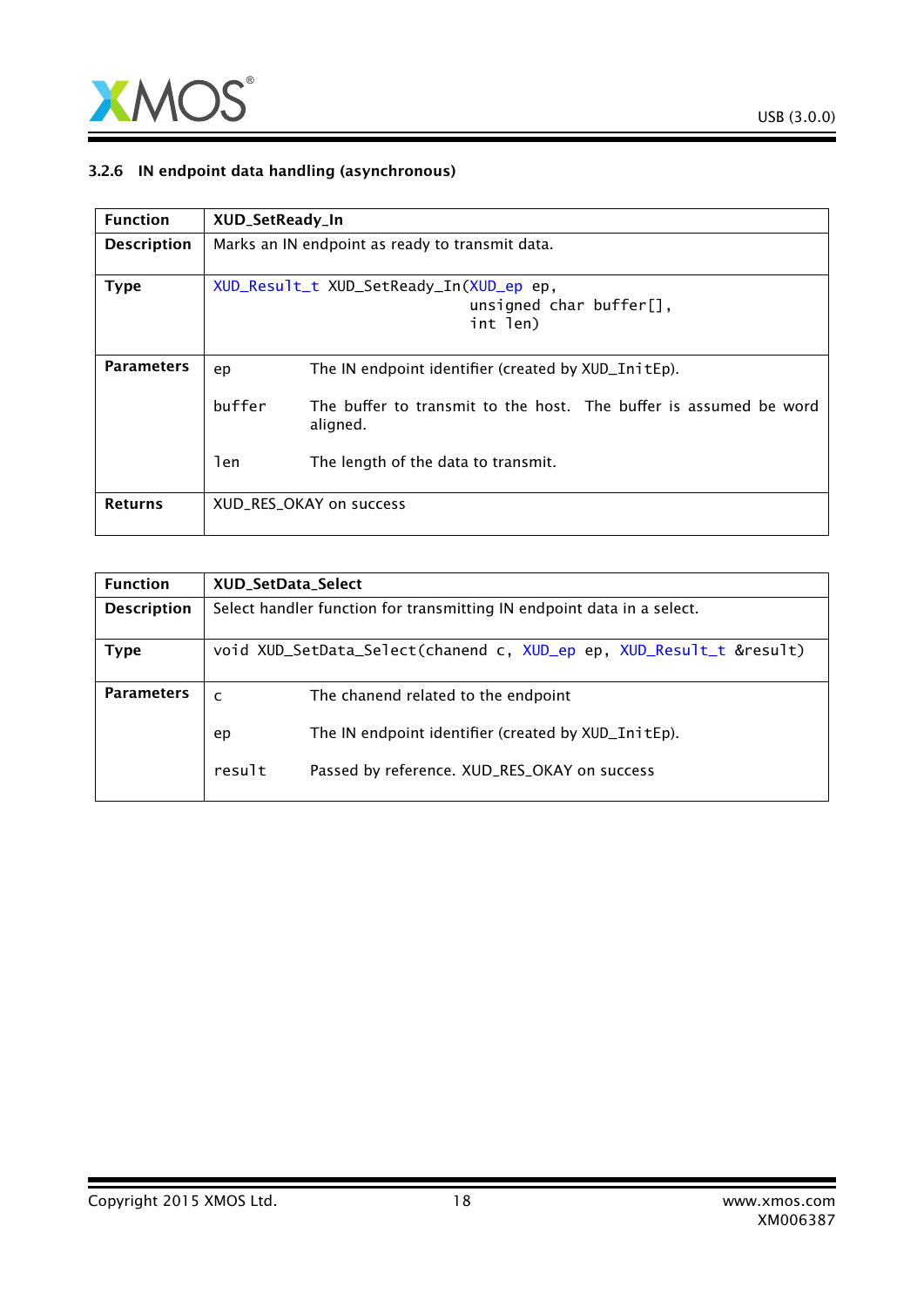

# 3.3 Endpoint0 utility functions

| <b>Function</b>    |           | <b>XUD_DoGetRequest</b>                                                                                                                                                                                                                                                                                   |  |
|--------------------|-----------|-----------------------------------------------------------------------------------------------------------------------------------------------------------------------------------------------------------------------------------------------------------------------------------------------------------|--|
| <b>Description</b> |           | Performs a combined XUD_SetBuffer and XUD_GetBuffer.<br>It transmits the buffer of the given length over the ep_in endpoint to answer an<br>IN request, and then waits for a 0 length Status OUT transaction on ep_out. This<br>function is normally called to handle Get control requests to Endpoint 0. |  |
| <b>Type</b>        |           | XUD_Result_t XUD_DoGetRequest(XUD_ep ep_out,<br>XUD_ep ep_in,<br>unsigned char buffer $[]$ ,<br>unsigned length,<br>unsigned requested)                                                                                                                                                                   |  |
| <b>Parameters</b>  | ep_out    | The endpoint identifier that handles Endpoint 0 OUT data in the XUD<br>manager.                                                                                                                                                                                                                           |  |
|                    | ep_in     | The endpoint identifier that handles Endpoint 0 IN data in the XUD man-<br>ager.                                                                                                                                                                                                                          |  |
|                    | buffer    | The data to send in response to the IN transaction. Note that this data<br>is chopped up in fragments of at most 64 bytes.                                                                                                                                                                                |  |
|                    | length    | Length of data to be sent.                                                                                                                                                                                                                                                                                |  |
|                    | requested | The length that the host requested, (Typically pass the value wLength).                                                                                                                                                                                                                                   |  |
| <b>Returns</b>     |           | XUD_RES_OKAY on success                                                                                                                                                                                                                                                                                   |  |

| <b>Function</b>    | XUD_DoSetRequestStatus                                                                                                                                        |
|--------------------|---------------------------------------------------------------------------------------------------------------------------------------------------------------|
| <b>Description</b> | This function sends an empty packet back on the next IN request with PID1.<br>It is normally used by Endpoint 0 to acknowledge success of a control transfer. |
| Type               | XUD_Result_t XUD_DoSetRequestStatus(XUD_ep ep_in)                                                                                                             |
| <b>Parameters</b>  | The Endpoint 0 IN identifier to the XUD manager.<br>ep_in                                                                                                     |
| <b>Returns</b>     | XUD_RES_OKAY on success                                                                                                                                       |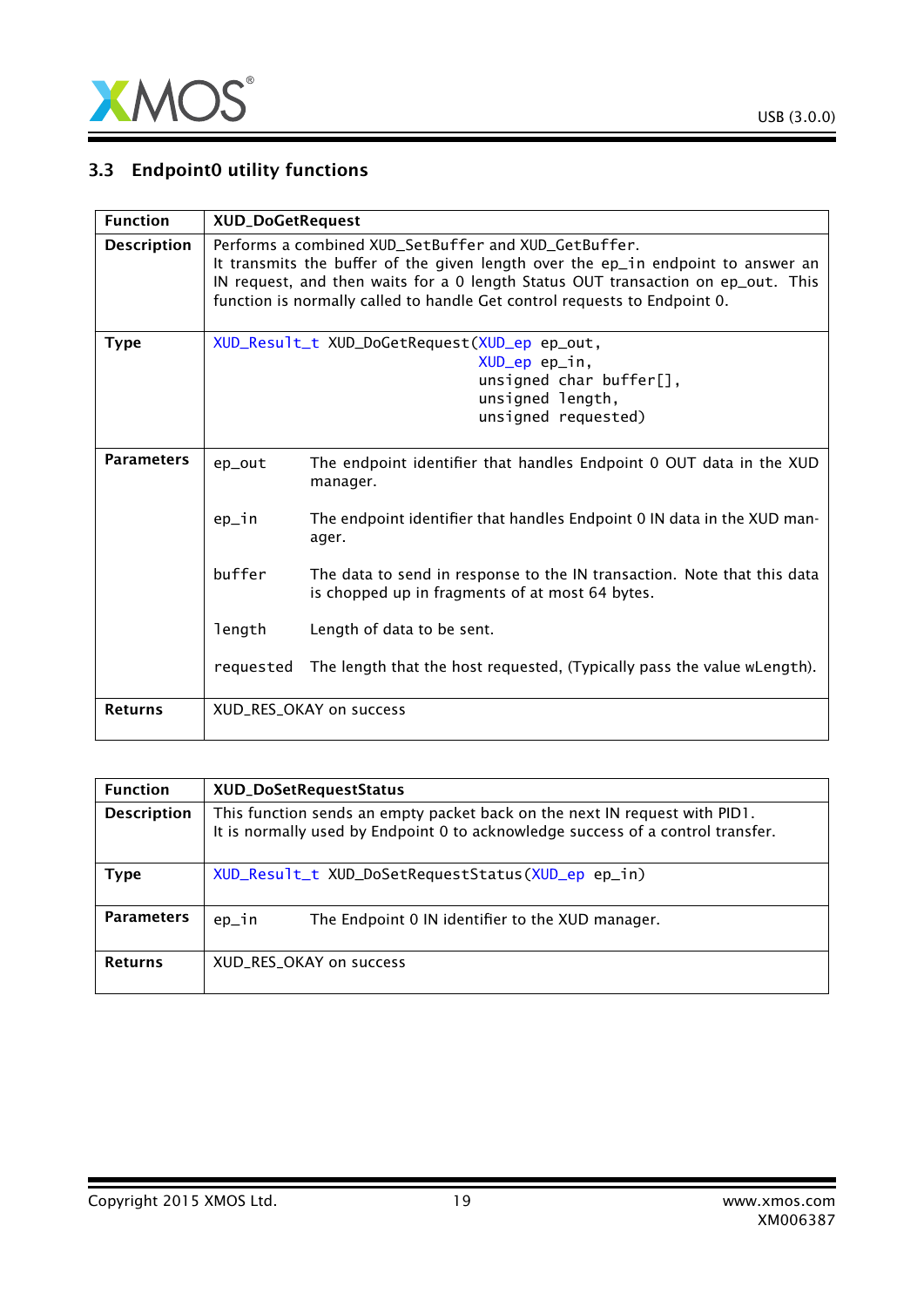

| <b>Function</b>    | XUD_SetDevAddr                                                                                                                                              |
|--------------------|-------------------------------------------------------------------------------------------------------------------------------------------------------------|
| <b>Description</b> | Sets the device's address.<br>This function must be called by Endpoint 0 once a setDeviceAddress request is<br>made by the host.<br>Must be run on USB core |
| <b>Type</b>        | XUD_Result_t XUD_SetDevAddr(unsigned addr)                                                                                                                  |
| <b>Parameters</b>  | addr<br>New device address.                                                                                                                                 |

| <b>Function</b>    | XUD_SetStall                                                                                                                             |
|--------------------|------------------------------------------------------------------------------------------------------------------------------------------|
| <b>Description</b> | Mark an endpoint as STALLed.<br>It is cleared automatically if a SETUP received on the endpoint.<br>Must be run on same tile as XUD core |
| Type               | void XUD_SetStall(XUD_ep ep)                                                                                                             |
| <b>Parameters</b>  | XUD_ep type.<br>ep                                                                                                                       |

| <b>Function</b>    | XUD_SetStallByAddr                                                                                                                                                                                            |
|--------------------|---------------------------------------------------------------------------------------------------------------------------------------------------------------------------------------------------------------|
| <b>Description</b> | Mark an endpoint as STALL based on its EP address.<br>Cleared automatically if a SETUP received on the endpoint. Note: the IN bit of the<br>endpoint address is used.<br>Must be run on same tile as XUD core |
| <b>Type</b>        | void XUD_SetStallByAddr(int epNum)                                                                                                                                                                            |
| <b>Parameters</b>  | Endpoint number.<br>epNum                                                                                                                                                                                     |

| <b>Function</b>    | XUD_ClearStall                                                           |
|--------------------|--------------------------------------------------------------------------|
| <b>Description</b> | Mark an endpoint as NOT STALLed.<br>Must be run on same tile as XUD core |
| <b>Type</b>        | void XUD_ClearStall(XUD_ep ep)                                           |
| <b>Parameters</b>  | XUD_ep type.<br>ep                                                       |

Copyright 2015 XMOS Ltd. 20 www.xmos.com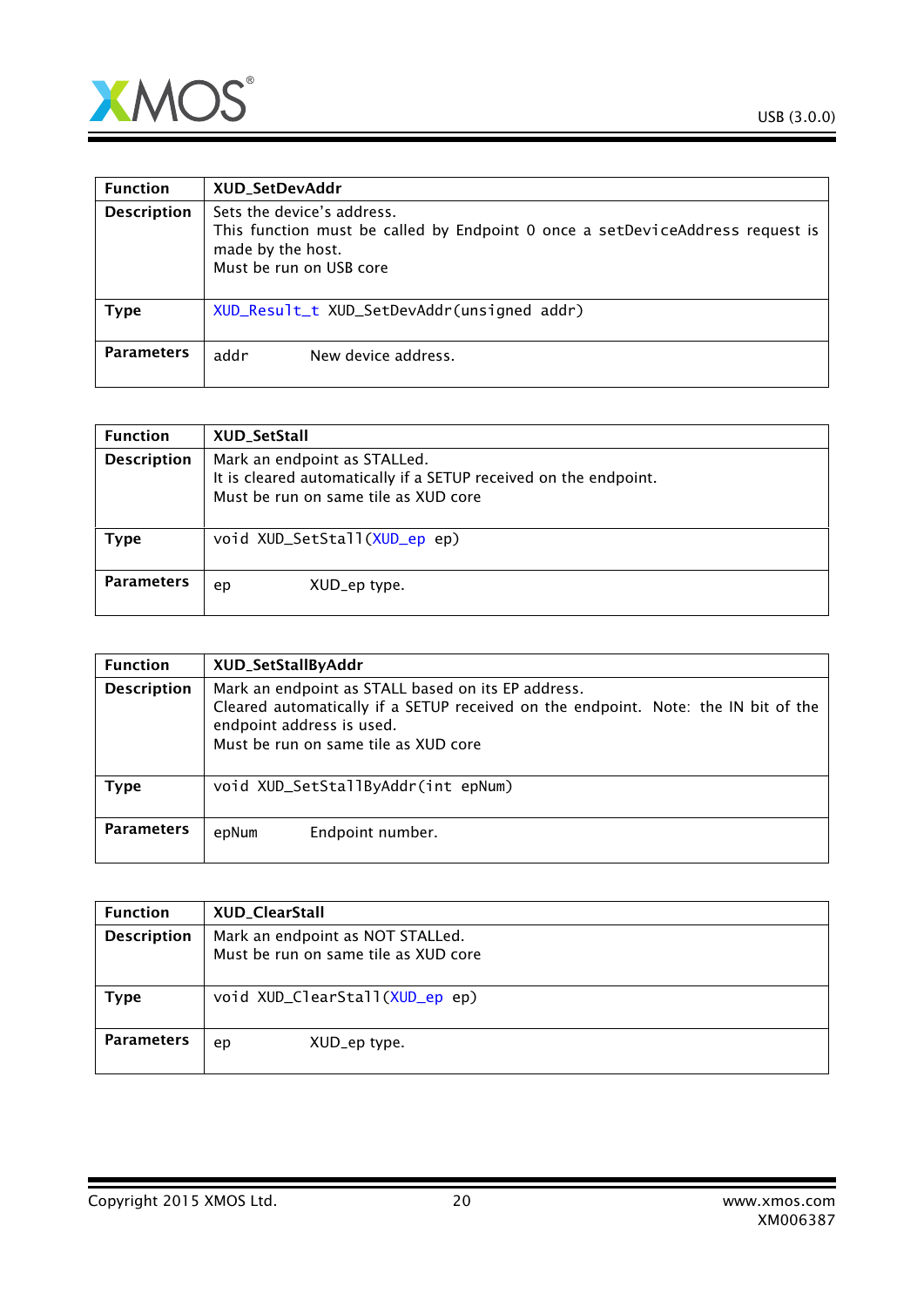

| <b>Function</b>    | XUD_ClearStallByAddr                                                                                                                                  |
|--------------------|-------------------------------------------------------------------------------------------------------------------------------------------------------|
| <b>Description</b> | Mark an endpoint as NOT STALLed based on its EP address.<br>Note: the IN bit of the endpoint address is used.<br>Must be run on same tile as XUD core |
| Type               | void XUD_ClearStallByAddr(int epNum)                                                                                                                  |
| <b>Parameters</b>  | Endpoint number.<br>epNum                                                                                                                             |

| <b>Function</b>    | <b>XUD_ResetEndpoint</b>                                                                                                                                                                                                                                                                                                                         |
|--------------------|--------------------------------------------------------------------------------------------------------------------------------------------------------------------------------------------------------------------------------------------------------------------------------------------------------------------------------------------------|
| <b>Description</b> | This function will complete a reset on an endpoint.<br>Can take one or two XUD_ep as parameters (the second parameter can be set to<br>null). The return value should be inspected to find the new bus-speed. In Endpoint 0<br>typically two endpoints are reset (IN and OUT). In other endpoints null can be passed<br>as the second parameter. |
| <b>Type</b>        | XUD_BusSpeed_t XUD_ResetEndpoint(XUD_ep one, XUD_ep &?two)                                                                                                                                                                                                                                                                                       |
| <b>Parameters</b>  | IN or OUT endpoint identifier to perform the reset on.<br>one<br>Optional second IN or OUT endpoint structure to perform a reset on.<br>two                                                                                                                                                                                                      |
| <b>Returns</b>     | Either XUD_SPEED_HS - the host has accepted that this device can execute at high<br>speed, or XUD_SPEED_FS - the device is runnig at full speed.                                                                                                                                                                                                 |

| <b>Function</b>    | XUD_SetTestMode                                                                 |                                            |  |
|--------------------|---------------------------------------------------------------------------------|--------------------------------------------|--|
| <b>Description</b> | Enable a specific USB test mode in XUD.<br>Must be run on same tile as XUD core |                                            |  |
| Type               | void XUD_SetTestMode(XUD_ep ep, unsigned testMode)                              |                                            |  |
| <b>Parameters</b>  | ep                                                                              | XUD_ep type (must be endpoint 0 in or out) |  |
|                    | testMode                                                                        | The desired test-mode                      |  |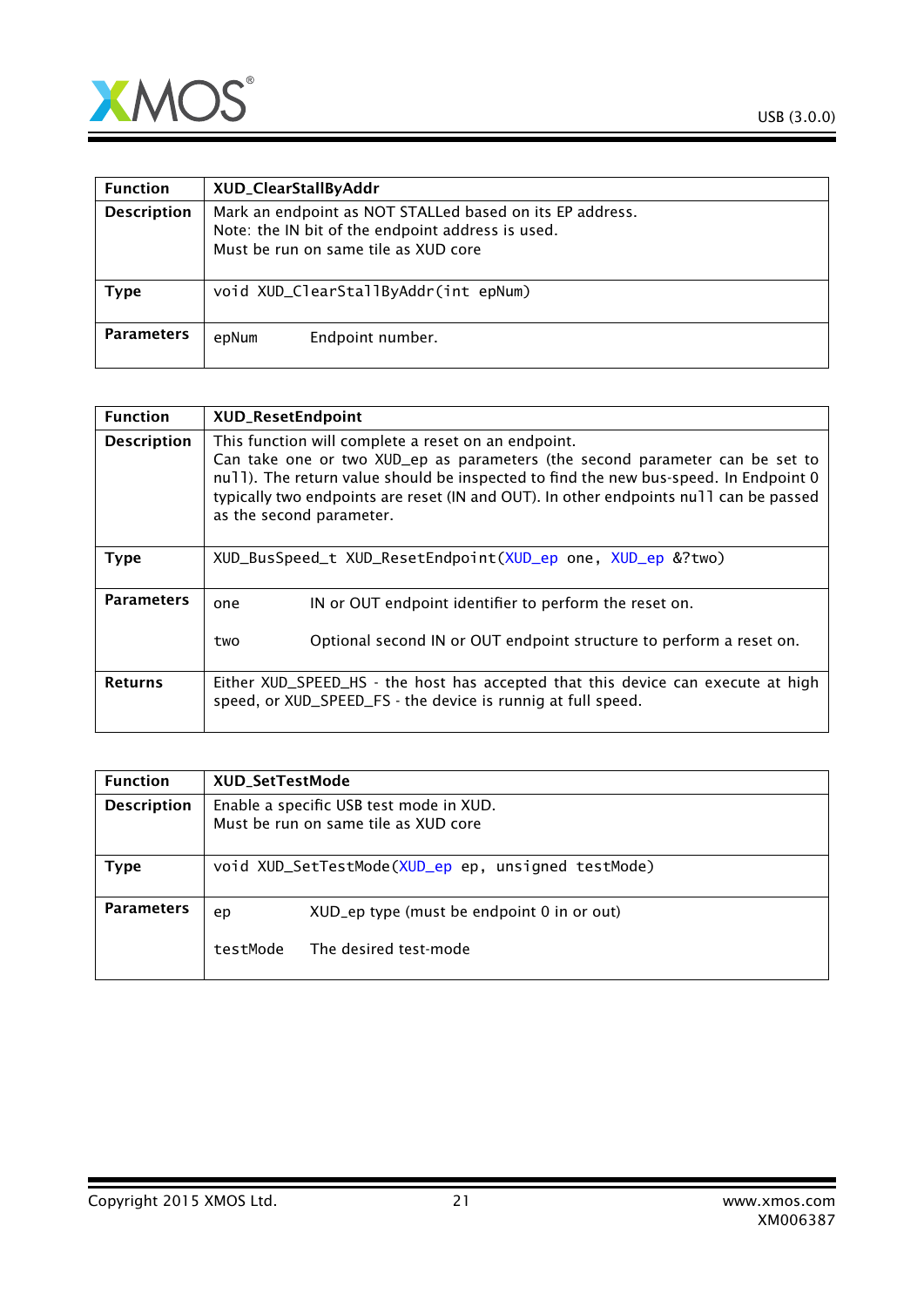

<span id="page-21-0"></span>

| <b>Type</b>        | USB_BmRequestType_t                                                                                                         |  |
|--------------------|-----------------------------------------------------------------------------------------------------------------------------|--|
| <b>Description</b> | Data structure describing a USB request type.                                                                               |  |
| <b>Fields</b>      | unsigned char Recipient<br>Where the request is directed to:.                                                               |  |
|                    | • $0b00000$ : Device * $0b00001$ : Specific interface * $0b00010$ : Specific<br>endpoint * 0b00011: Other element in device |  |
|                    | unsigned char Type<br>The type of the request:.                                                                             |  |
|                    | • Ob00: Standard request * Ob01: Class specific request * Ob10:<br>Request by vendor specific driver                        |  |
|                    | unsigned char Direction<br>The direction of the request:.                                                                   |  |
|                    | • 0 (Host->Dev) $*$ 1 (Dev->Host)                                                                                           |  |

<span id="page-21-1"></span>

| <b>Type</b>        | USB_SetupPacket_t                                                                                                                          |
|--------------------|--------------------------------------------------------------------------------------------------------------------------------------------|
| <b>Description</b> | Setup packet data structure.                                                                                                               |
| <b>Fields</b>      | USB_BmRequestType_t bmRequestType<br>Specifies direction of dataflow, type of rquest and recipient.                                        |
|                    | unsigned char bRequest<br>Specifies the request.                                                                                           |
|                    | unsigned short wValue<br>Host can use this to pass info to the device in its own way.                                                      |
|                    | unsigned short wIndex<br>Typically used to pass index/offset such as interface or EP no.                                                   |
|                    | unsigned short wLength<br>Number of data bytes in the data stage (for Host -> Device this this is<br>exact count, for Dev->Host is a max). |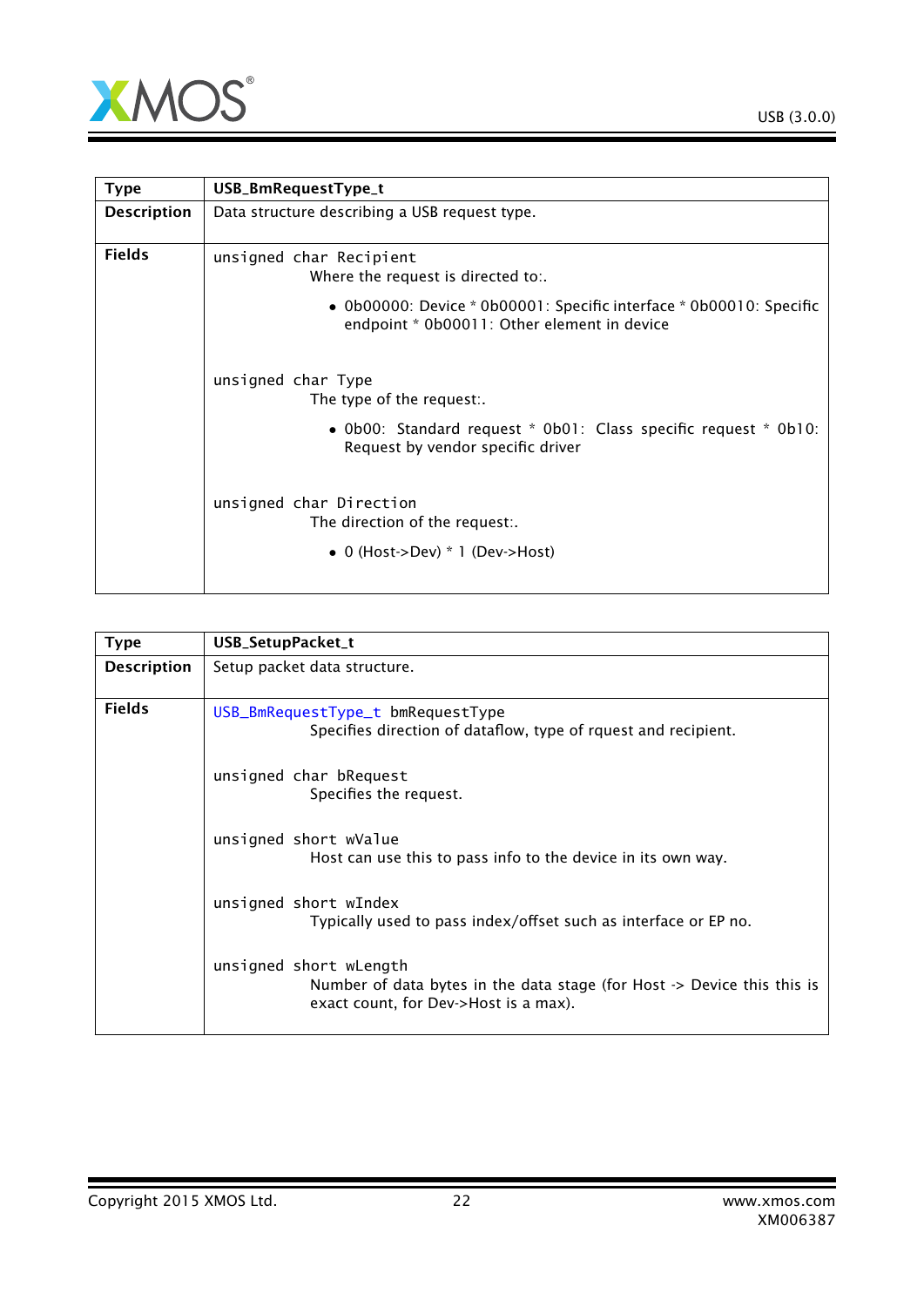

| <b>Function</b>    | <b>USB_GetSetupPacket</b>                                                                    |  |
|--------------------|----------------------------------------------------------------------------------------------|--|
| <b>Description</b> | Receives a Setup data packet and parses it into the passed USB_SetupPacket_t struc-<br>ture. |  |
| <b>Type</b>        | XUD_Result_t USB_GetSetupPacket(XUD_ep ep_out,                                               |  |
|                    | XUD_ep ep_in,                                                                                |  |
|                    | USB_SetupPacket_t &sp)                                                                       |  |
|                    |                                                                                              |  |
| <b>Parameters</b>  | OUT endpint from XUD<br>ep_out                                                               |  |
|                    | ep_in<br>IN endpoint to XUD                                                                  |  |
|                    | SetupPacket structure to be filled in (passed by ref)<br>sp                                  |  |
| <b>Returns</b>     | Returns XUD_RES_OKAY on success, XUD_RES_RST on bus reset                                    |  |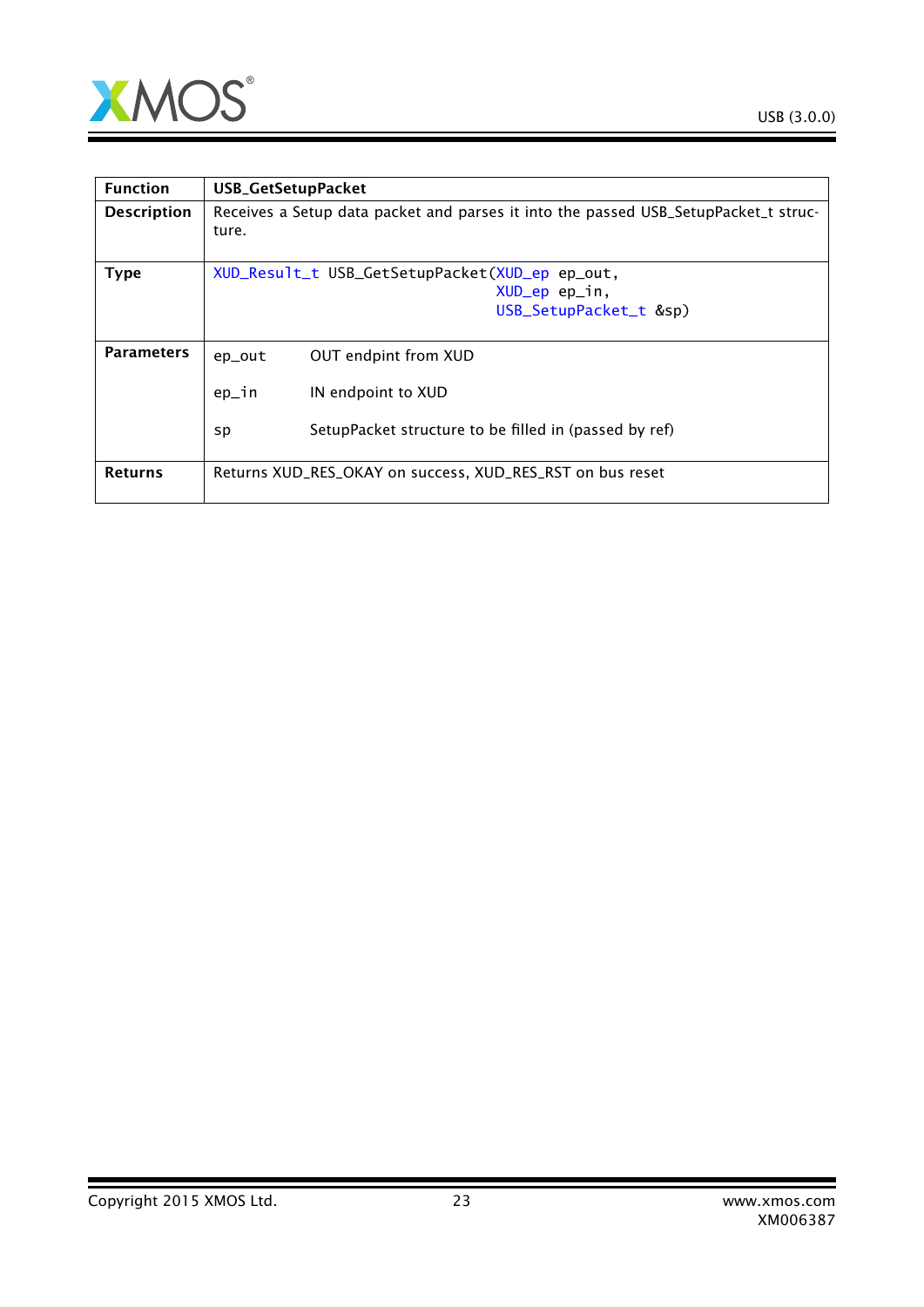

| <b>Function</b>    | <b>USB_StandardRequests</b>                                                                                                                                                                                                                                                                                                                                                                                                                                                                                                                                                                                                                                                                                                                                                                       |
|--------------------|---------------------------------------------------------------------------------------------------------------------------------------------------------------------------------------------------------------------------------------------------------------------------------------------------------------------------------------------------------------------------------------------------------------------------------------------------------------------------------------------------------------------------------------------------------------------------------------------------------------------------------------------------------------------------------------------------------------------------------------------------------------------------------------------------|
| <b>Description</b> | This function deals with common requests This includes Standard Device Requests<br>listed in table 9-3 of the USB 2.0 Spec all devices must respond to these requests, in<br>some cases a bare minimum implementation is provided and should be extended in<br>the devices EPO code It handles the following standard requests appropriately using<br>values passed to it:.<br>Get Device Descriptor (using devDesc_hs/devDesc_fs arguments)<br>Get Configuration Descriptor (using cfgDesc_hs/cfgDesc_fs arguments)<br>String requests (using strDesc argument)<br>Get Device_Qualifier Descriptor<br>Get Other-Speed Configuration Descriptor<br>Set/Clear Feature (Endpoint Halt)<br>Get/Set Interface<br>Set Configuration<br>If the request is not recognised the endpoint is marked STALLED |
| <b>Type</b>        | XUD_Result_t USB_StandardRequests(XUD_ep ep_out,<br>XUD_ep ep_in,<br>unsigned char ?devDesc_hs[],<br>int devDescLength_hs,<br>unsigned char ?cfgDesc_hs[],<br>int cfgDescLength_hs,<br>unsigned char ?devDesc_fs[],<br>int devDescLength_fs,<br>unsigned char ?cfgDesc_fs[],<br>int cfgDescLength_fs,<br>char *unsafe strDescs[],<br>int strDescsLength,<br>USB_SetupPacket_t &sp,<br>XUD_BusSpeed_t usbBusSpeed)                                                                                                                                                                                                                                                                                                                                                                                 |

*Continued on next page*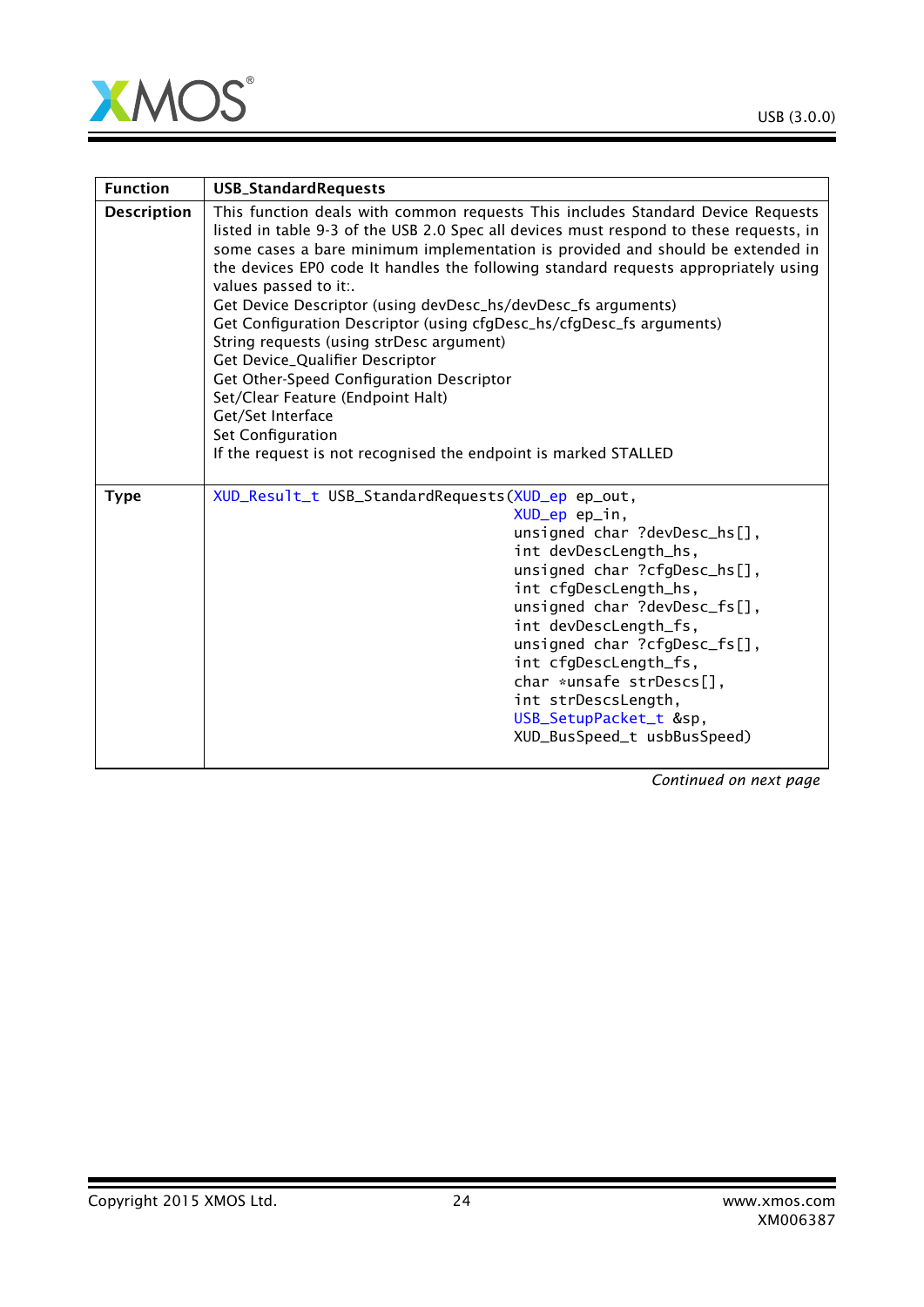

| <b>Parameters</b> | ep_out           | Endpoint from XUD (ep 0)                                                        |
|-------------------|------------------|---------------------------------------------------------------------------------|
|                   | ep_in            | Endpoint from XUD (ep 0)                                                        |
|                   | devDesc_hs       | The Device descriptor to use, encoded according to the USB standard             |
|                   | devDescLength_hs | Length of device descriptor in bytes                                            |
|                   | cfgDesc_hs       | Configuration descriptor                                                        |
|                   | cfgDescLength_hs | Length of config descriptor in bytes                                            |
|                   | devDesc_fs       | The Device descriptor to use, encoded according to the USB standard             |
|                   | devDescLength_fs | Length of device descriptor in bytes. If 0 the HS device descriptor is<br>used. |
|                   | cfgDesc_fs       | Configuration descriptor                                                        |
|                   | cfgDescLength_fs | Length of config descriptor in bytes. If 0 the HS config descriptor is<br>used. |
|                   | strDescs         |                                                                                 |
|                   | strDescsLength   |                                                                                 |
|                   | sp               | USB_SetupPacket_t (passed by ref) in which the setup data is returned           |
|                   | usbBusSpeed      | The current bus speed (XUD_SPEED_HS or XUD_SPEED_FS)                            |
| <b>Returns</b>    |                  | Returns XUD_RES_OKAY on success.                                                |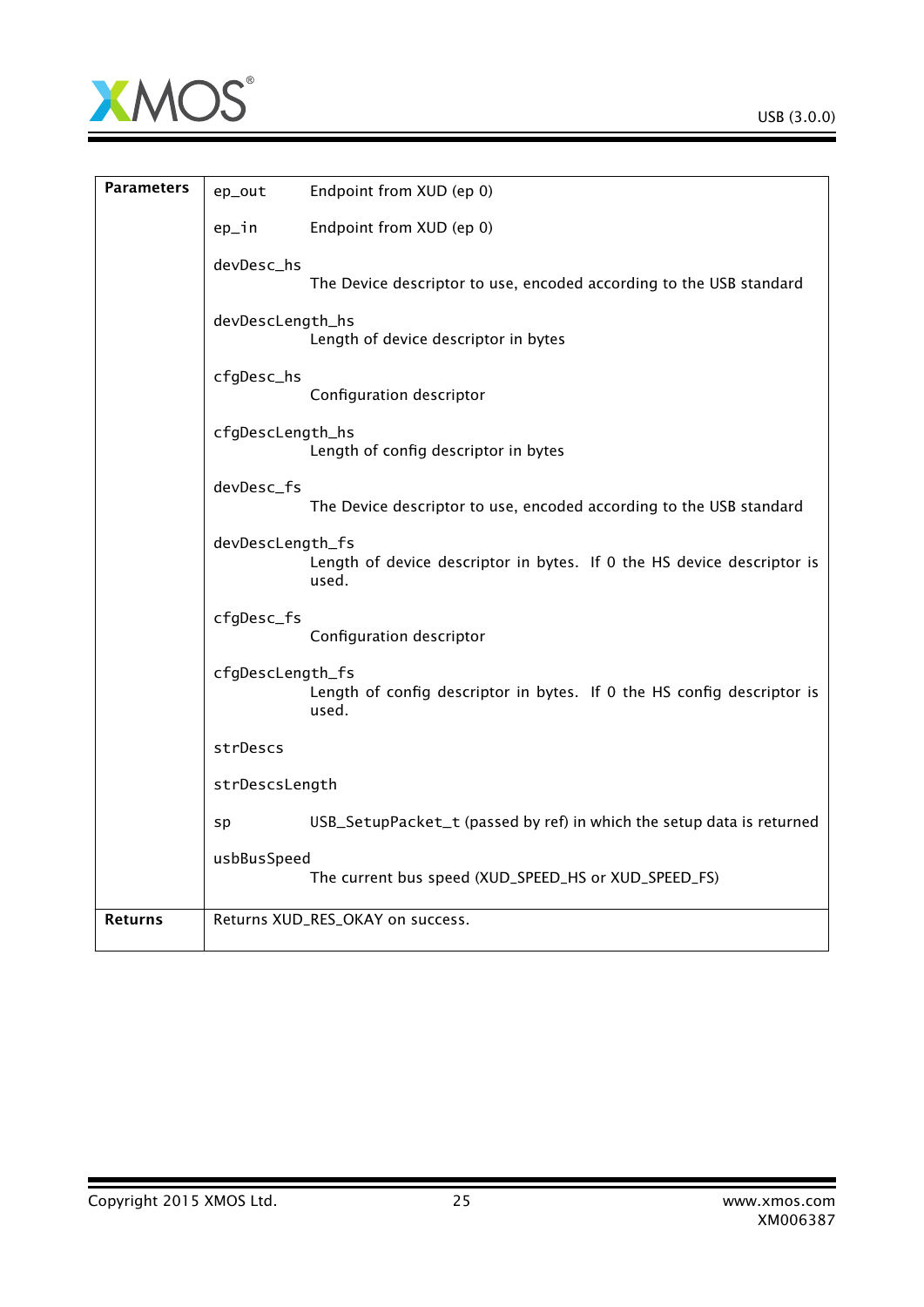

# APPENDIX A - Known Issues

There are no known issues with this library.